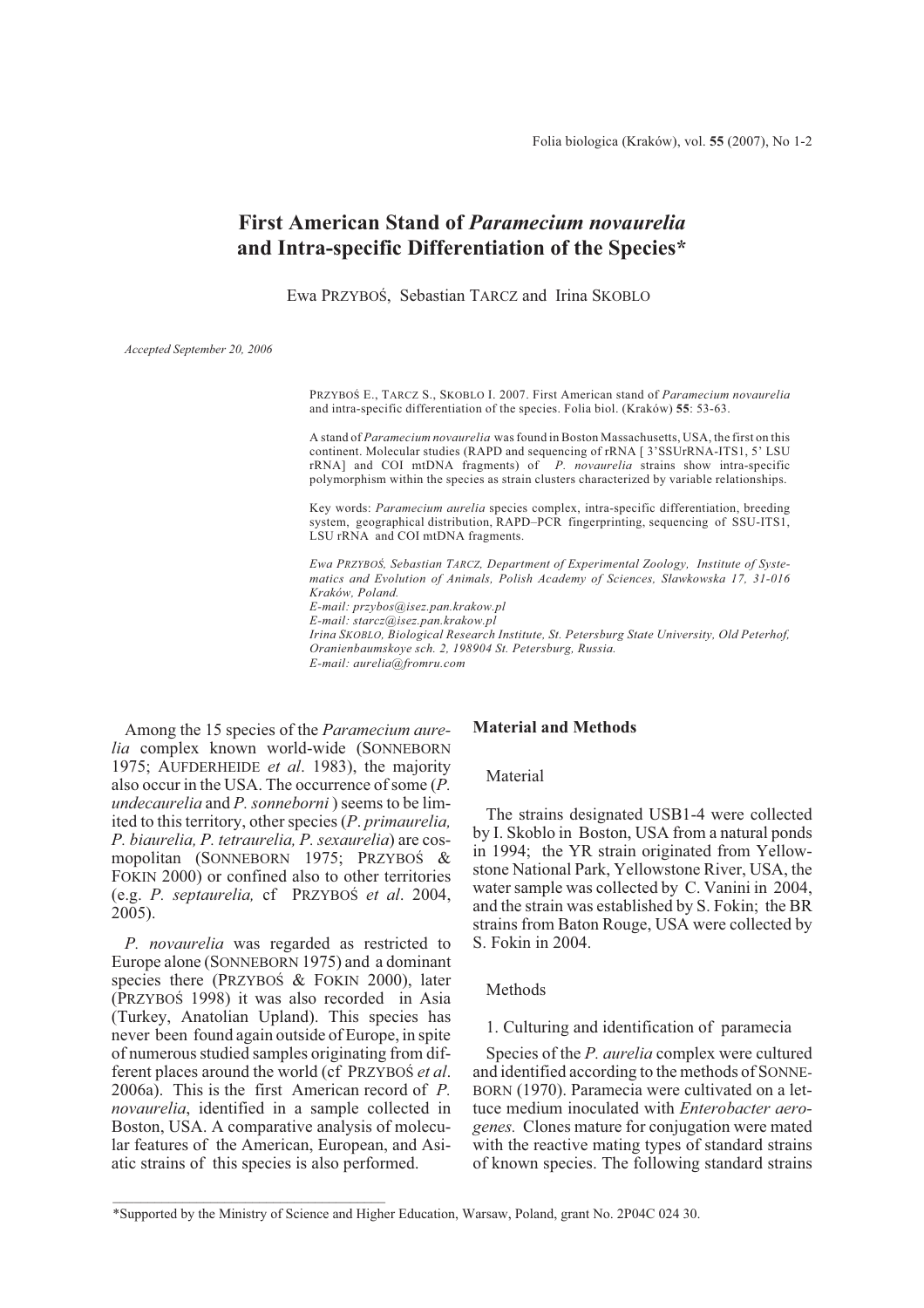were used: strain 90 of *P. primaurelia*; strain Rieff, Scotland of *P. biurelia*; strain 87 of *P. pentaurelia;* strain 510 of *P. novaurelia.*

### 2. Strain crosses

In the intra and inter-strain crosses, the  $F_1$  generation was obtained by conjugation and  $\overline{F_2}$  by autogamy (using the method of daily isolation lines). The occurrence of the desired stage of autogamy (specimens at the stage of two macronuclear anlagen) was examined on preparations stained with aceto-carmine. Survival of clones in both generations was estimated as percentages. According to CHEN (1956), clones can be considered as surviving after passing 6-7 fissions during 72 hours after separation of partners of conjugation or postautogamous caryonids. The methods were described in detail in PRZYBOŚ (1975).

### 3. Methods used in molecular studies

*Paramecium* genomic DNA was isolated  $(200 \mu)$ of cell culture was used for DNA extraction) from vegetative cells at the end of the exponential phase using the Qiamp DNA Kit (Qiagen™, Germany) as described by PRZYBOS *et al.* (2003a). All strains used for analysis are listed in Table 1.

### a. Amplification of ribosomal DNA (rDNA)

The primers used for PCR reactions are listed in Table 2, they amplified two regions of rDNA: the 3' end of SSU rRNA – the ITS1 fragment (about 300 bp) and the 5' end of a fragment of LSU  $(450bp)$ . One of the primers  $-LSU$  R has the same sequence as in JEROME and LYNN (1996). The

# Table 1

|                | Strain         |                                                              |                                            |                  | Accesion numbers |            |
|----------------|----------------|--------------------------------------------------------------|--------------------------------------------|------------------|------------------|------------|
| <b>Species</b> | designation    | Geographical origin                                          | References                                 | ITS <sub>1</sub> | 5'LSU            | <b>COI</b> |
| P. novaurelia  | 510            | Great Britain,<br>Edinburgh                                  | <b>BEALE &amp; SCHNELLER 1954 DO837976</b> |                  | DQ837974         | DQ837975   |
| P. novaurelia  | <b>CVH</b>     | Czech Republic,<br>Eastern Sudetes Mts,<br>Nizky Jesenik Mts | PRZYBOŚ & KOMALA 1992 DQ837980 DQ837978    |                  |                  | DQ837979   |
| P. novaurelia  | <b>FLU</b>     | France,<br>Lafilorierre                                      | <b>BEALE &amp; SCHNELLER</b><br>1954       | DO837983         | DQ837981         | DQ837982   |
| P. novaurelia  | <b>PB</b>      | Poland.<br>Białowieża                                        | KOMALA <i>et al.</i> 1960                  | DO837986         | DQ837984         | DQ837985   |
| P. novaurelia  | P <sub>O</sub> | Poland.<br>Carpathians, Orava Valley,<br>Lipnica Wielka      | PRZYBOŚ & KOMALA 1996 DQ837989 DQ837987    |                  |                  | DQ837988   |
| P. novaurelia  | <b>PSO</b>     | Poland,<br>Sudetes Mts,<br>Orlickie Plateau, Kudowa          | KOMALA & PRZYBOŚ 1989 DQ837992             |                  | DO837990         | DO837991   |
| P. novaurelia  | <b>SB</b>      | Spain,<br>Pyrenees,<br>las Bassotes village                  | PRZYBOŚ <sub>1991</sub>                    | DO837995         | DO837993         | DO837994   |
| P. novaurelia  | <b>TB</b>      | Turkey,<br>Beysahir                                          | Przyboś 1998                               | DO837998         | DO837996         | DO837997   |
| P. novaurelia  | <b>USB</b>     | United States,<br><b>Boston</b>                              | Present paper                              | DQ838001         | DQ837999         | DQ838000   |
| P. caudatum    | PC.            | Cyprus,<br>Akamas                                            | TARCZ <i>et al.</i> 2006                   | DO207387         | DQ207375         | DQ837977   |

*Paramecium* spp. strains used in molecular studies

### Table 2

### Primers used in this study

| Amplified region  | Primer    | Sequence 5'-3'              | References                     |
|-------------------|-----------|-----------------------------|--------------------------------|
|                   | ITS1 F    | 5'-TAAACCTTATCACTTAGAGGA-3  | TARCZ et al. 2006              |
| 3'SSU rDNA – ITS1 | ITS1 R    | 5'-CGAAAATCTAATGTCTCGCA-3'  | TARCZ et al. 2006              |
|                   | LSU F     | 5'-CCCGTATTTGGTTAGGACT-3'   | TARCZ et al. 2006              |
| 5'LSU rDNA        | LSU R     | 5'-TTGGTCCGTGTTTCAAGACG-3'  | <b>JEROME &amp; LYNN, 1996</b> |
|                   | CoxL11058 | 5'-TGATTAGACTAGAGATGGC-3'   | BARTH et al. 2006              |
| CO I              | CoxH10176 | 5'-GAAGTTTGTCAGTGTCTATCC-3' | BARTH et al. 2006              |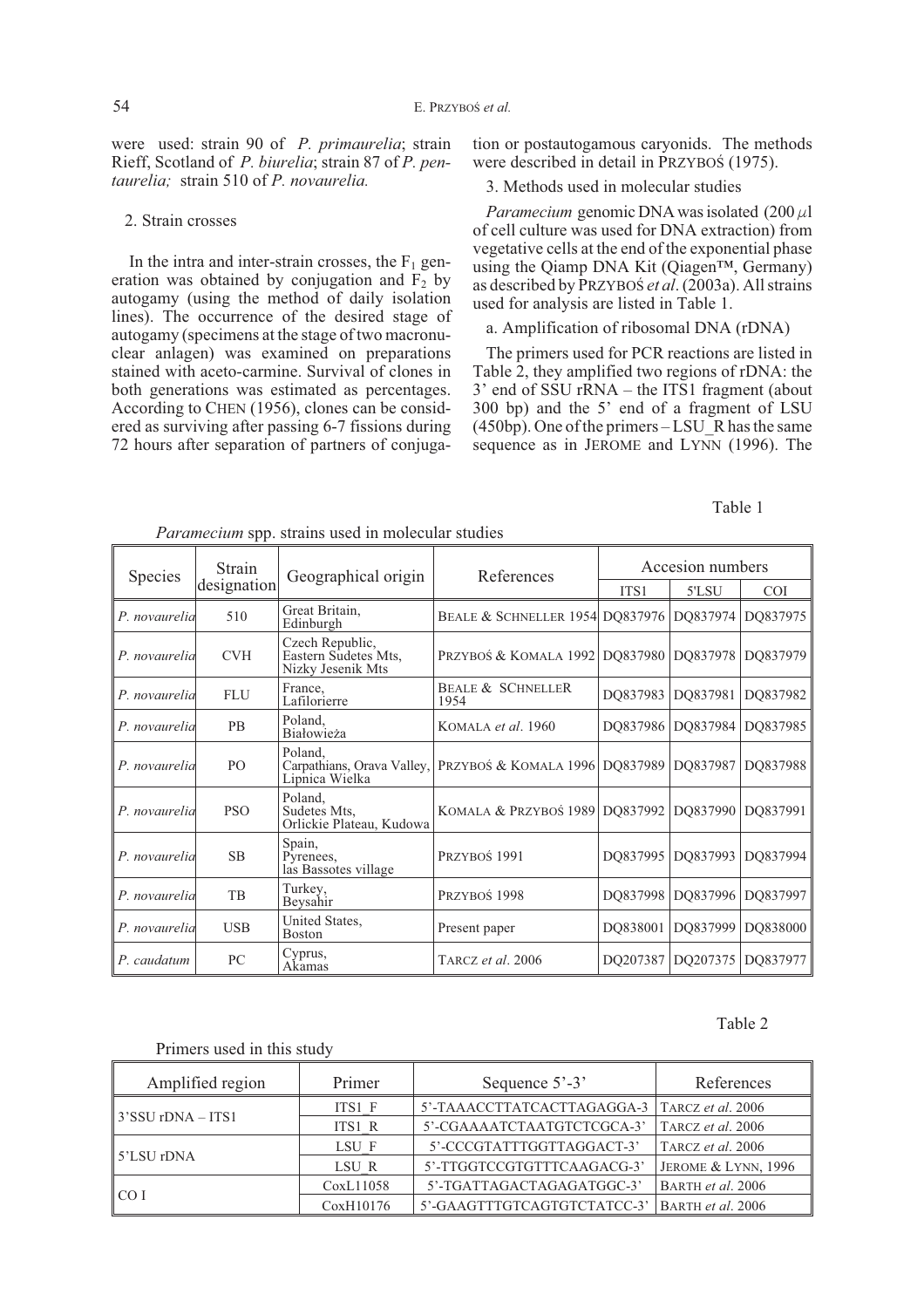other primers were constructed using Oligoanalyzer 3.0 (http://scitools.idtdna.com/analyzer/). Primer construction was based on data from Gen-Bank (Accesion numbers:*X03772* – for ITS1\_F primer, and  $AY833401$  – for ITS1\_R). Primer LSU\_F was constructed based on unpublished sequences of the ITS2 - 5'LSU fragment of *Paramecium dodecaurelia*. PCR amplification was carried out in a final volume of 30  $\mu$ l containing: 2  $\mu$ l of DNA, 1.5 U Taq-Polymerase (Qiagen<sup>TM</sup>, Germany),  $0.6 \mu$ l 10mM of each primer, 10x PCR buffer, 0.6  $\mu$ l of 10mM dNTPs in a T-personal thermocycler (Biometra GmbH, Germany). The amplification protocol consisted of initial denaturation at 94°C, followed by 34 cycles of denaturation at 94°C for 45s, annealing at 50°C for 60s, and extension at 72°C for 60s, with final extension at 72° for 5 min. After amplification the PCR products were electrophoresed in 1% agarose gels for 45 min at 85V with a DNA molecular weight marker (VI ™ Roche, France).

b. Amplification of a fragment of mitochodrial cytochrome oxidase (COI)

To amplify the CO I region (880bp) of mitochonrial DNA, Cox\_L and Cox\_H primers were used (according to BARTH *et al*. 2006). PCR amplification was carried in the same volume as in the case of rDNA regions (see above), and the protocol followed BARTH *et al*. (2006). After amplification, the PCR products were electrophoresed in 1% agarose gels for 45 min at 85V with a DNA molecular weight marker (VI ™ Roche, France).

### c. Sequencing

30  $\mu$ l of each PCR product was separated on a 1.8 % agarose gel (100V/60min). Then, the band representing the examined fragment was cut out and transferred into an 1.5ml Eppendorf tube. Purification was performed according to the Qiaquick Gel Extraction Kit ™ protocol (Qiagen). Cycle sequencing was done in both directions using the BigDye Terminator v3.1™ chemistry (Applied Biosystems, USA). Sequencing products were precipitated using sodium acetate/ethanol and separated on an ABI PRISM 377 DNA Sequencer™ (Applied Biosystems, USA).

### d. Data analysis

Sequences were examined using Chromas Pro (Technelysium™, Australia). Alignment and consensus of the study sequences was performed using ClustalW (THOMPHSON *et al*. 1994) in the BioEdit program (HALL 1999). Phylogenetic trees were constructed for the studied fragments in Mega version 3.1 (KUMAR *et al*. 2004), using NJ (Neighbor-joining method) (SAITOU & NEI 1987) and MP (Maximum Parsimony). The NJ analysis was performed using a KIMURA 2-parameter correction model (KIMURA 1980) by bootstrapping

with 100 replicates (FELSENSTEIN 1985). The MP analysis was evaluated with Min-mini heuristic parameter (level  $=2$ ) and bootstrapping with 100 replicates.

RAPD-PCR fingerprint method was generally performed in accordance with STOECK & SCHMIDT (1998), details are described in PRZYBOŚ et al. (2003a). RAPD-PCR was performed with a 10mer random primer Ro-460 04 (Roth, Karsruhe, Germany), with nucleotide sequence: 5' –GCAGAGAAGG- 3', using Taq polymerase (Qiagen). This primer was selected from STOECK & SCHMIDT (1998) after testing several dozen oligonucleotide primers because it gave "robust band patterns" in the *P. aurelia* species complex. It was also used in other studies carried out on the *P. aurelia* species complex (STOECK *et al*. 1998, 2000) and on *P. jenningsi* strains (PRZYBOŒ *et al*. 1999, 2003a; SKOTARCZAK *et al*. 2004 a, b) and *P. schewiakoffi* (FOKIN *et al*. 2004). RAPD-PCR was done in a Biometra thermocycler, products of PCR reactions were separated by electrophoresis in 1.5% agarose gels for 3.5 h at 85V together with a molecular weight marker VI™ (Roche™, France), then stained with ethidium bromide and visualized in UV light. The images were stored in computer memory using the Scion Image™ program (Scion Corporation™, USA). Three repetitions of the PCR reaction were performed in order to assess the reproducibility of the data. Analysis of similarity was carried out by comparing the molecular mass of DNA band patterns obtained by the RAPD method (the Bio1D++ TM program, Vilbert Lourmat, France) according to the NEI and LI (1979) similarity coefficient, dendrograms were produced using the UPGMA (unweighted pair group match average) algorithm.

### **Results**

### Strain identification based on mating reaction

The strain from Boston, USA (USB1) originating from population AB8 was identified as *P. novaurelia* on the basis of strong conjugation with the standard strain of this species. A high percentage of surviving clones was observed in  $F_1$  (86%) and  $F<sub>2</sub>$  (84%) generations of inter-strain crosses of the USB1 strain with the standard strain (510) from Scotland. This is the first stand of the species in the USA.

The other strains collected from the same locality and originating from one population AB7, designated USB2, USB3, and USB4 were identified as *P. biaurelia* on the basis of strong conjugation with the standard strain of the species.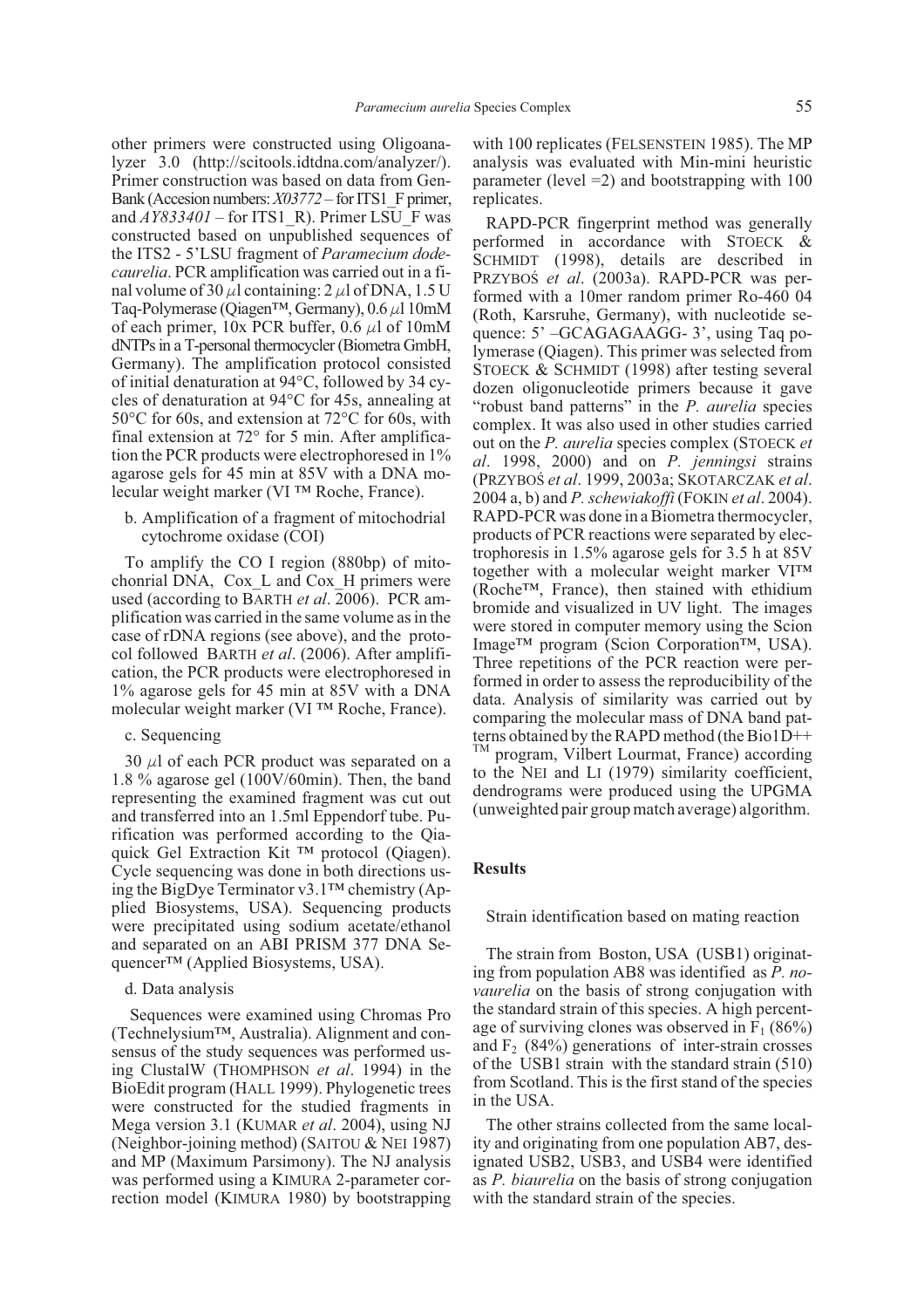

Fig. 1a. RAPD fingerprints (revealed by primer Ro 460-04) of the studied strains of *Paramecium novaurelia*: 510 – strain from Scotland, Edinburgh; CVH – strain from Czech Republic, Nizky<br>Jesenik Mts; FLU – strain from Fra Fig. 1a. RAPD fingerprins (revealed by primer Ro 460-04) of the studied strains of Paramecium novaurelia: 510 – strain from Scotland, Edinburgh; CVH – strain from Czech Republic, Nizky<br>Jesenik Mts; FLU – strain from France

56 E. PRZYBOŚ *et al.*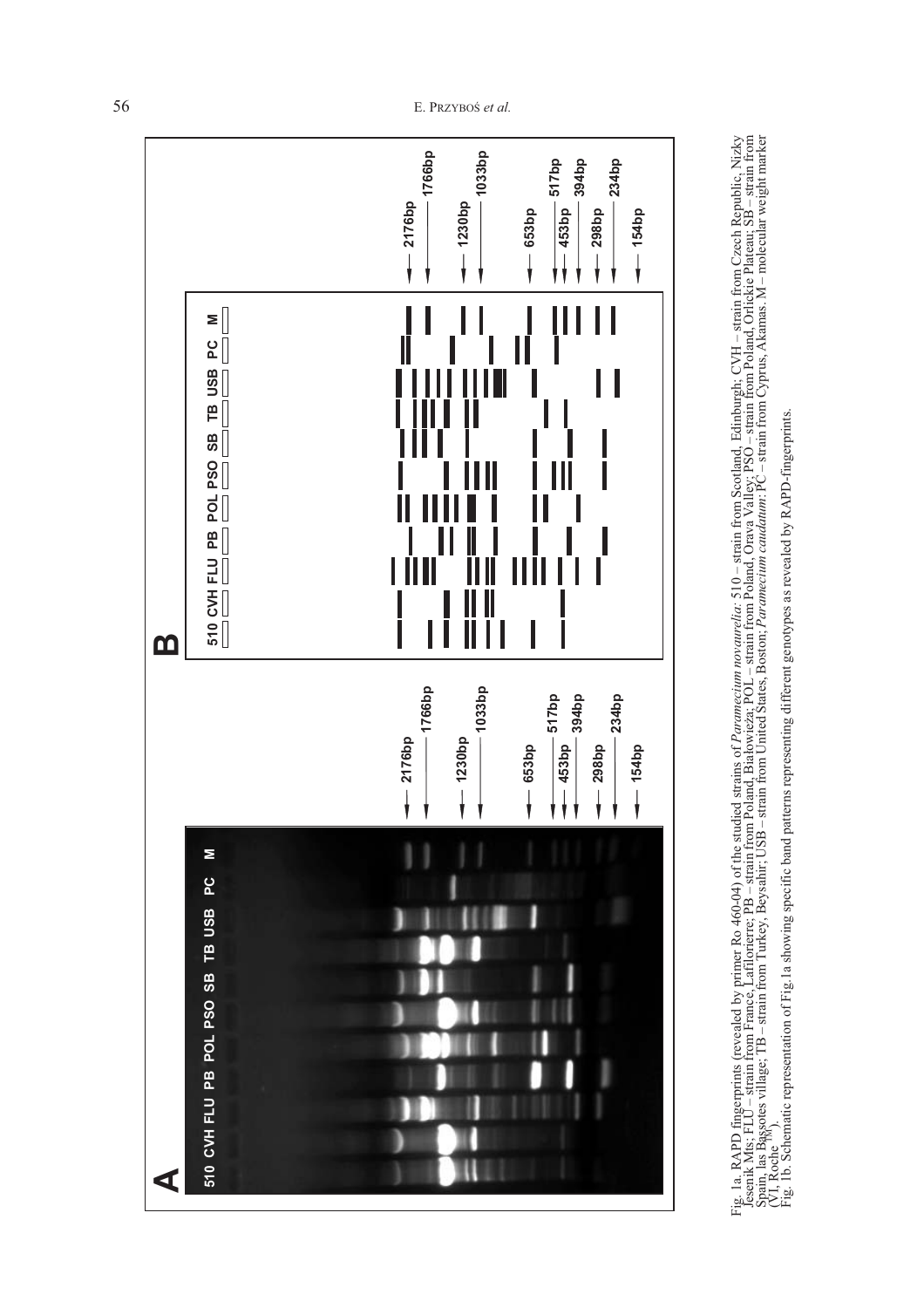The strain YR, USA was identified as*P. biaurelia* on the basis of strong conjugation with the standard strain of the species. This is a cosmopolitan species.

The paramecia collected in Baton Rouge, Louisiana, USA were identified as *Paramecium multimicronucleatum* on the basis of analysis of the type and number of their micronuclei (VIVIER 1974) on slides stained using aceto-carmine and Giemsa's stain (after fixation and hydrolysis, cf PRZYBOŚ 1978).

### RAPD-PCR analysis

Fingerprints (band patterns) of the studied *P. novaurelia* strains (the new one from the USA and the other selected strains) and the *P. caudatum* strain, revealed by DNA amplification with primer Ro 460-04, are presented in Figs 1a,b. Polymorphism within *P. novaurelia* is shown as several groups of genotypes. Strains from Scotland and the Czech Republic (510 and CVH) show about 60% similarity of band patterns, strains from Poland (PB, POL, PSO) and Spain (SB) compose the next group, the strain from the USA (USB) has a somewhat isolated position as its band pattern shows about 30% similarity to the previous strain groups, and strains from France and Turkey (FLU and TB) compose the next strain group. The *P. caudatum* band pattern is completely different from the patterns seen in *P. novaurelia* (Fig. 2).

### Analysis of rDNA fragments and COI mtDNA gene

Results are generally similar, independent of the sequenced gene fragment.

Analysis of fragments of COI mtDNA (660bp), 3'SSU- ITS1 rDNA (210bp), and 5' LSU rDNA (350bp) fragments by NJ and MP methods revealed the existence of three main strain clusters (Figs 3-6), one cluster composed of strains from Scotland, Poland, USA and the second composed of strains from Spain, the Czech Republic, Turkey and again one strain from Poland, as well as a third cluster containing the strain from France. *P. caudatum* was used an an outgroup.

Ribosomal DNA analysis shows 24 haplotypes within *P. novaurelia* strains, 5 in the 3'SSU-ITS1 fragment and 19 in the 5' LSU fragment (Table 3a). The genetic distance between all the studied strains (*P. novaurelia* and *P. caudatum*) in the first ribosomal fragment is at the level of 6.2%, and between *P*. *novaurelia* as 2.4%. The 5'LSU fragment reveals higher diversity with 11.1% divergence between *P. novaurelia* and *P. caudatum* strains, and 5.4% divergence among *P*. *novaurelia* strains. Generally, 9 polymorphisms appear



Fig. 2. Tree diagram of the cluster analysis of the RAPD fingerprint pattern similarity matrix of the studied *P. novaurelia* strains. Method used for analysis was UPGMA. Similarity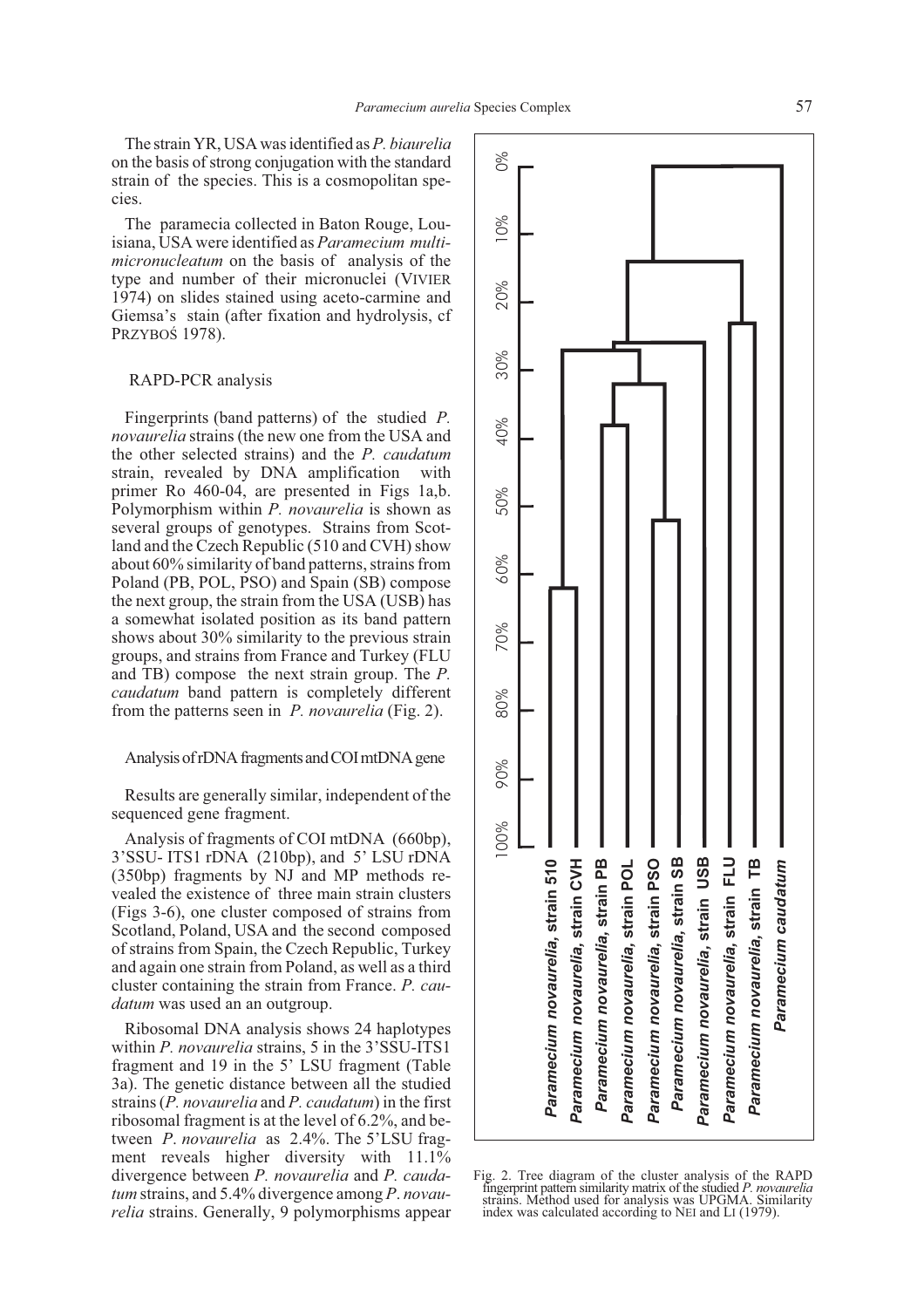

Fig. 3. Gel presenting the examined fragments: ITS1 – 3' end of the small subunit rRNA-internal transcribed spacer 1 fragment (310bp); 5'LSU – 5'end of the large subunit rRNA fragment (450bp); COI – fragment of COI gene (880bp). Designation of strains are the same as in Fig. 1a.



Fig. 4. Phylogenetic tree constructed for 9 strains of P. novaurelia and a single strain of P. caudatum as outgroup, based on a comparison of sequences from the 3' end of the small subunit rRNA-internal transcribed spacer (neighbor joining) method with the application of the KIMURA two-parameter correction model and MP (maximum<br>parsimony) analysis. Bootstrap values are presented as percentages (NJ/MP) for 100 comparisons. In the case of boo values less than 50, the asterisk appears.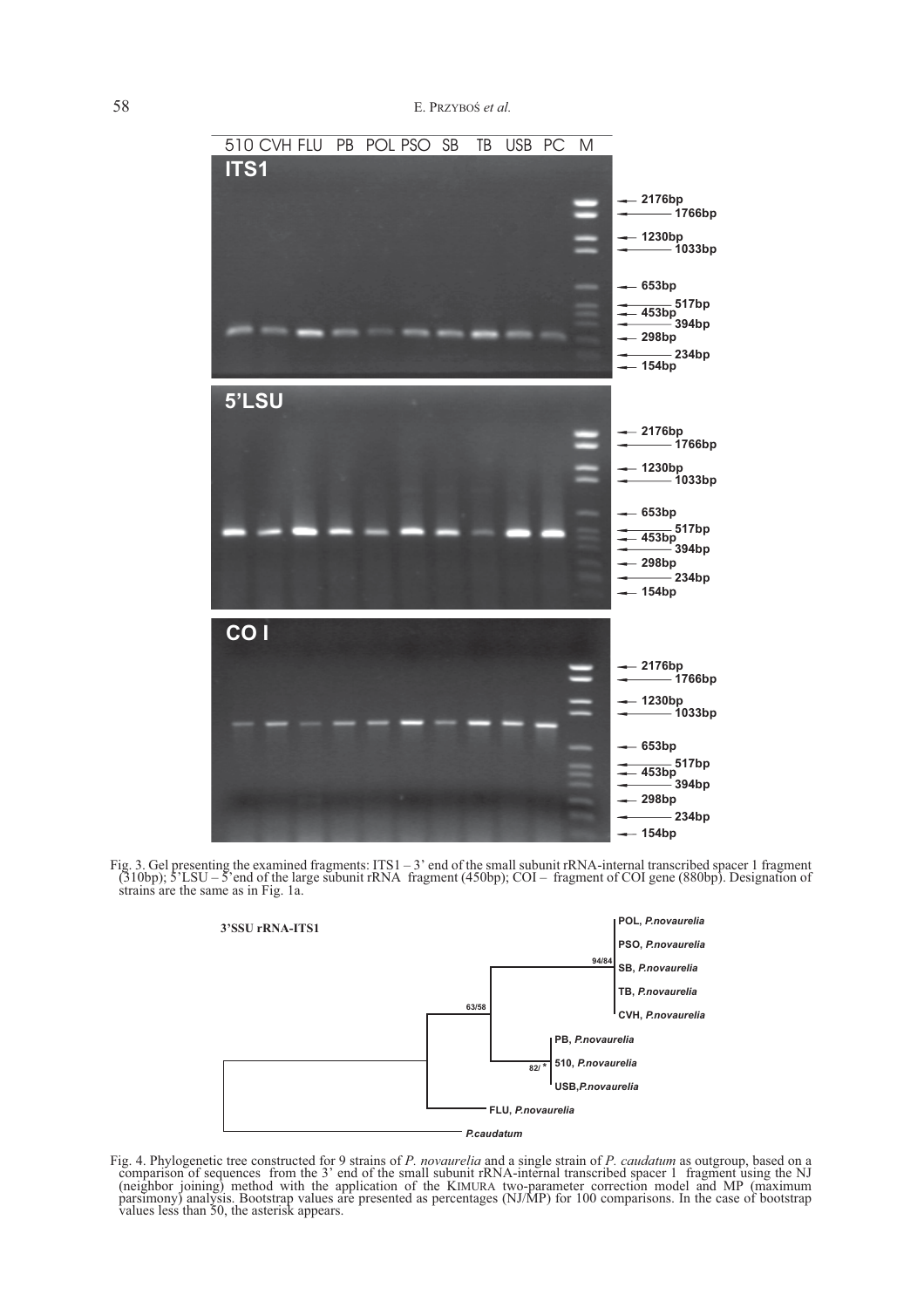

Fig. 5. Phylogenetic tree constructed for 9 strains of P. novaurelia and a single strain of P. caudatum as outgroup, based on a comparison of sequences from the 5'end of the large subunit rRNA fragment using the NJ (neighb application of the KIMURA two-parameter correction model and MP (maximum parsimony) analysis. Bootstrap values are<br>presented as percentages (NJ/MP) for 100 comparisons. In the case of bootstrap values less than 50, the ast



Fig. 6. Phylogenetic tree constructed for 9 strains of P. novaurelia and a single strain of P. caudatum as outgroup, based on a comparison of sequences from the fragment of CO I gene using the NJ (neighbor joining) method KIMURA two-parameter correction model and MP (maximum parsimony) analysis. Bootstrap values are presented as percentages (NJ/MP) for 100 comparisons.

### Table 3a

# Polymorphisms in 3'SSU rRNA – ITS1 and 5'LSU rRNA fragments of *P. novaurelia*

| Strain<br>designation | 52<br>$\overline{\phantom{0}}$<br># | $\Omega$<br>$\circ$<br>$\overline{\phantom{0}}$<br># | 80<br>$\overline{\phantom{0}}$<br># | $\overline{\phantom{0}}$<br>$\infty$<br>$\overline{\phantom{0}}$<br># | $\infty$<br>$\infty$<br>$\overline{\phantom{0}}$<br># | $\circ$<br>$\sim$<br>$\overline{\phantom{0}}$<br># | $\circ$<br>$\infty$<br>$\overline{\phantom{0}}$<br># | 47<br>$\overline{\phantom{0}}$<br># | $\overline{6}$<br>$\overline{\phantom{0}}$<br># | $\Omega$<br>$\Omega$<br>$\overline{\phantom{0}}$<br># | ${}^{\circ}$<br>S.<br>$\overline{\phantom{0}}$<br># | $\overline{\phantom{0}}$<br>$\overline{ }$<br># | $\mathbf{\sim}$<br>$\infty$<br>$\overline{\phantom{0}}$<br># | 93<br>$\overline{\phantom{0}}$<br># | $\overline{\phantom{0}}$<br>$\overline{\bullet}$<br>$\sim$<br># | $\mathfrak{g}$<br>⊝<br>$\sim$<br># | $\sim$<br>$\overline{\phantom{0}}$<br>$\sim$<br># | 4<br>$\overline{\phantom{0}}$<br>$\sim$<br># | $\circ$<br>$\overline{\phantom{0}}$<br>$\sim$<br># | $\overline{ }$<br>22<br># | 65<br>$\sim$<br># | 72<br>$\sim$<br># | 4<br>$\frac{8}{3}$<br># | $\overline{\phantom{0}}$<br>30<br># |
|-----------------------|-------------------------------------|------------------------------------------------------|-------------------------------------|-----------------------------------------------------------------------|-------------------------------------------------------|----------------------------------------------------|------------------------------------------------------|-------------------------------------|-------------------------------------------------|-------------------------------------------------------|-----------------------------------------------------|-------------------------------------------------|--------------------------------------------------------------|-------------------------------------|-----------------------------------------------------------------|------------------------------------|---------------------------------------------------|----------------------------------------------|----------------------------------------------------|---------------------------|-------------------|-------------------|-------------------------|-------------------------------------|
| 510                   | $\boldsymbol{T}$                    | C                                                    | T                                   | Т                                                                     | Т                                                     | T                                                  | A                                                    | A                                   | T                                               | A                                                     | $\mathbf C$                                         | A                                               | G                                                            | $\mathbf C$                         | C                                                               | G                                  | G                                                 | C                                            | G                                                  | $\mathbf A$               | $\mathbb{C}$      | G                 | $\mathbf C$             | G                                   |
| <b>CVH</b>            | $\mathbf C$                         | T                                                    |                                     |                                                                       | A                                                     | ٠                                                  | ٠                                                    | ٠                                   | ٠                                               | $\bullet$                                             | ٠                                                   | G                                               | $\mathbf A$                                                  | T                                   | T                                                               |                                    | $\mathbf C$                                       | ٠                                            | ٠                                                  | $\bullet$                 | T                 | A                 | $\bullet$               | A                                   |
| <b>FLU</b>            | $\mathbf C$                         | $\ddot{\phantom{0}}$                                 | $\mathbf C$                         | $\mathbf A$                                                           | $\cdot$                                               | $\mathbf C$                                        | G                                                    | G                                   | $\mathbf C$                                     | T                                                     | T                                                   |                                                 | ٠                                                            | ٠                                   | ٠                                                               | ٠                                  | $\bullet$                                         | T                                            | A                                                  | G                         | ٠                 |                   | T                       |                                     |
| <b>PB</b>             | ٠                                   | $\bullet$                                            | ٠                                   | ٠                                                                     | ٠                                                     | ٠                                                  | ٠                                                    | ٠                                   | ٠                                               | ٠                                                     | ٠                                                   | $\bullet$                                       | ٠                                                            | ٠                                   | ٠                                                               | $\bullet$                          | $\bullet$                                         | ٠                                            | ٠                                                  | ٠                         | ٠                 | ٠                 | $\bullet$               |                                     |
| POL                   | $\mathbf C$                         | T                                                    |                                     | $\bullet$                                                             | $\mathbf A$                                           | ٠                                                  | ٠                                                    | ٠                                   | ۰                                               | $\bullet$                                             | ٠                                                   | G                                               | $\mathbf A$                                                  | T                                   | T                                                               |                                    | $\mathbf C$                                       | ٠                                            |                                                    | $\bullet$                 | $\mathbf{T}$      | A                 | $\bullet$               | A                                   |
| <b>PSO</b>            | $\mathbf C$                         | T                                                    | ٠                                   | ٠                                                                     | A                                                     | ٠                                                  | ٠                                                    | ٠                                   |                                                 | $\bullet$                                             | $\bullet$                                           | G                                               | A                                                            | T                                   | T                                                               |                                    | $\mathbb{C}$                                      | ٠                                            |                                                    | $\bullet$                 | T                 | A                 | $\bullet$               | A                                   |
| <b>SB</b>             | $\mathbf C$                         | T                                                    | $\bullet$                           | $\ddot{\phantom{1}}$                                                  | A                                                     | ٠                                                  | ٠                                                    | ٠                                   |                                                 | $\bullet$                                             | ٠                                                   | G                                               | $\mathbf{A}$                                                 | T                                   | T                                                               | A                                  | $\mathbf C$                                       | ٠                                            | $\bullet$                                          | $\bullet$                 | T                 | A                 | $\bullet$               | A                                   |
| TB                    | $\mathbf C$                         | T                                                    | $\bullet$                           | $\bullet$                                                             | A                                                     | ٠                                                  | ٠                                                    | ٠                                   | ۰                                               | ٠                                                     | $\ddot{\phantom{0}}$                                | G                                               | $\mathbf{A}$                                                 | T                                   | T                                                               |                                    | $\mathbb{C}$                                      | ٠                                            | ٠                                                  | $\bullet$                 | T                 | A                 | $\bullet$               | A                                   |
| <b>USB</b>            | ٠                                   |                                                      | ٠                                   |                                                                       | ٠                                                     | ٠                                                  | ٠                                                    |                                     |                                                 | ٠                                                     | ٠                                                   |                                                 | ٠                                                            | ٠                                   |                                                                 |                                    | ٠                                                 |                                              |                                                    | ٠                         | ٠                 |                   |                         |                                     |
|                       |                                     |                                                      | 3'SSU rRNA - ITS1                   |                                                                       |                                                       |                                                    |                                                      |                                     |                                                 |                                                       |                                                     |                                                 |                                                              |                                     | 5'LSU rRNA                                                      |                                    |                                                   |                                              |                                                    |                           |                   |                   |                         |                                     |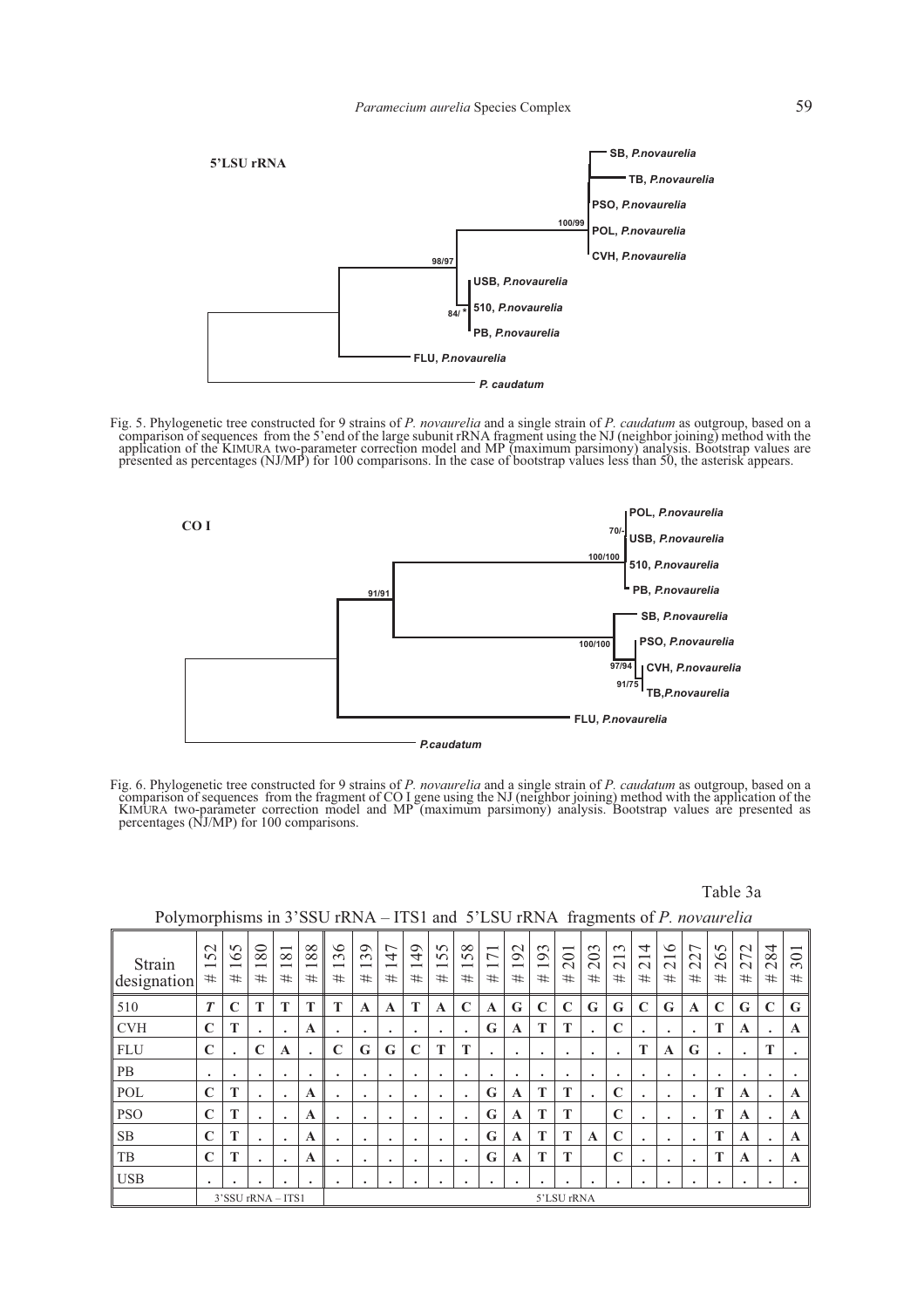# Table 3b

| T<br>$\mathbf G$<br>C<br>C<br>T<br>$\mathbf C$<br>$\mathbf C$<br>$\mathbf C$<br>G<br>T<br>$\mathbf C$<br>T<br>G<br>T<br>Т<br>Т<br>T<br>С<br>$\mathbf C$<br>T<br>Т<br>Т<br>G<br>C<br>G<br>G<br>$\mathbf C$<br>T<br>T<br>P. novaurelia, strain $510 \mid A$<br>т<br>A<br>A<br>A<br>A<br>A<br>A<br>A<br>A<br>А<br>A<br>$\mathbf G$<br>$\overline{C}$<br>T<br>T<br>$\mathbf C$<br>${\bf G}$<br>$\mathbf C$<br>T<br>T<br>G<br>$\mathbf C$<br>A<br>G<br>С<br>C<br>T<br>G<br>C<br>$\mathbf C$<br>T<br><i>P. novaurelia</i> , strain CVH $ G $<br>$\mathbf A$<br>A<br>т<br>A<br>C<br>A<br>A<br>A<br>$\overline{G}$<br>G<br>T<br>T<br>T<br>T<br>$\mathbf C$<br>T<br>T<br>T<br>$\mathbf C$<br>T<br>T<br>A<br>C<br>G<br>Т<br>C<br>T<br>Т<br>G<br>G<br><i>P. novaurelia</i> , strain FLU $\mathbf{T}$<br>$\mathbf A$<br>A<br>А<br>С<br>A<br>C<br>A<br>A<br>P. novaurelia, strain PB<br>P. novaurelia, strain POL<br>$\mathbf G$<br>G<br>$\mathbf C$<br>C<br>T<br>$\mathbf C$<br>T<br>T<br>$\mathbf C$<br>G<br>C<br>G<br>P. novaurelia, strain PSO<br>C<br>T<br>C<br>C<br>T<br>G<br>T<br>$\mathbf C$<br>$\mathbf A$<br>$\mathbf A$<br>A<br>A<br>A<br>A<br>A<br>$\mathbf G$<br>${\bf G}$<br>$\overline{c}$<br>$\mathbf C$<br>T<br>$\mathbf C$<br>T<br>$\mathbf T$<br>${\bf G}$<br>${\bf G}$<br>$\mathbf G$<br>T<br>P. novaurelia, strain SB<br>$\mathbf C$<br>G<br>С<br>C<br>т<br>C<br>$\mathbf C$<br>Т<br>$\mathbf C$<br>$\vert$ A<br>A<br>A<br>A<br>A<br>A<br>A<br>G<br>T<br>$\mathbf C$<br>${\bf G}$<br>$\mathbf C$<br>P. novaurelia, strain TB<br>C<br>T<br>T<br>T<br>C<br>G<br>C<br>T<br>G<br>C<br>C<br>T<br>G<br>T<br>A<br>A<br>C<br>$\mathbf A$<br>C<br>A<br>A<br>A<br>A<br>$\ddot{\phantom{0}}$<br>$\cdot$<br>$\ddot{\phantom{0}}$<br>P. novaurelia, strain USB<br>#206<br>218<br>#219<br>#179<br>#188<br># 203<br># 209<br>#230<br># 245<br># 246<br># 248<br>#266<br>#269<br># 299<br>#308<br>350<br>185<br>200<br># 224<br>#239<br># 254<br># 263<br># 284<br># 290<br># 293<br>#302<br>326<br>338<br>345<br>#182<br># 287<br>332<br>335<br>347<br># 227<br>317<br>344<br>#191<br># 251<br>341<br>$\frac{4221}{2}$<br>#<br>#<br>$\ddot{}$<br>#<br>$\ddagger$<br>#<br>$\ddot{}$<br>#<br>$\ddot{}$<br>$\ddot{}$<br>#<br>$\ddagger$<br>$\frac{1}{2}$<br>P. novaurelia, strain 510   $C$<br>T<br>G<br>T<br>T<br>T<br>G<br>G<br>T<br>T<br>T<br>C<br>$\mathbf C$<br>C<br>T<br>A<br>C<br>C<br>C<br>C<br>T<br>A<br>A<br>A<br>т<br>G<br>т<br>G<br>т<br>С<br>т<br>G<br>C<br>т<br>A<br>$\mathbf C$<br>A<br>A<br>A<br>A<br>C<br>C<br>G<br>T<br>$\mathbf C$<br>T<br>$\mathbf C$<br>G<br>C<br>C<br>$\mathbf C$<br>T<br>C<br>Т<br>G<br>$\mathbf C$<br>$\mathbf C$<br>G<br>G<br>P. novaurelia, strain CVH<br>A<br>C<br>т<br>С<br>A<br>G<br>T<br>T<br>P. novaurelia, strain FLU T<br>A<br>T<br>$\mathbf C$<br>$\mathbf C$<br>T<br>T<br>$\mathbf C$<br>G<br>G<br>G<br>$\mathbf C$<br>T<br>$\mathbf C$<br>G<br>T<br>G<br>G<br>C<br>A<br>C<br>A<br>A<br>$\mathbf A$<br>А<br>А<br>А<br>P. novaurelia, strain PB<br>P. novaurelia, strain POL<br>$\mathbf C$<br>G<br>$\mathbf C$<br>T<br>G<br>$\mathbf C$<br>$\mathbf G$<br>G<br>P. novaurelia, strain PSO<br>$\mathbf C$<br>T<br>T<br>C<br>C<br>С<br>C<br>T<br>$\boldsymbol{\rm A}$<br>Т<br>$\mathbf C$<br>$\mathbf C$<br>G<br>A<br>С<br>C<br>G<br>G<br>P. novaurelia, strain SB<br>$\mathbf C$<br>T<br>T<br>$\mathbf C$<br>T<br>C<br>T<br>С<br>C<br>T<br>C<br>$\mathbf C$<br>$\mathbf C$<br>G<br>T<br>G<br>A<br>т<br>G<br>G<br>A<br>$\mathbf C$<br>G<br>$\mathbf C$<br>T<br>T<br>$\mathbf C$<br>T<br>C<br>G<br>С<br>C<br>C<br>T<br>$\mathbf C$<br>т<br>G<br>$\mathbf C$<br>$\mathbf C$<br>G<br>G<br>P. novaurelia, strain TB<br>С<br>A<br>A<br>$\bullet$<br>P. novaurelia, strain USB<br>#389<br>#395<br>#419<br>#455<br>476<br>479<br>356<br>359<br>362<br>368<br>#372<br>#374<br>#383<br>#392<br>#404<br>#416<br>420<br>#422<br>425<br>40<br># 444<br>449<br>458<br>464<br>#467<br>482<br>485<br>488<br>500<br>503<br>512<br>#353<br>#381<br>#407<br>#437<br>494<br>497<br>#401<br>#461<br>#411<br>#413<br>$\ddot{}$<br>$\pm$<br>$\ddot{}$<br>$\ddot{}$<br>$\ddagger$<br>#<br>#<br>$\ddagger$<br>$\ddagger$<br>$\frac{1}{2}$<br>#<br>$\ddagger$<br>$\ddagger$<br>$\ddagger$<br>$\ddagger$<br>$\ddagger$<br>$\ddagger$<br>#<br>$\ddagger$<br>$\ddagger$<br>$\mathbf C$<br>$\mathbf T$<br>$\bf G$<br>T<br>${\bf G}$<br>${\bf G}$<br>P. novaurelia, strain 510   $C$<br>$\mathbf C$<br>T<br>C<br>$\mathbf C$<br>$\mathbf C$<br>$\mathbf C$<br>C<br>$\mathbf C$<br>$\mathbf C$<br>T<br>G<br>C<br>T<br>T<br>т<br>Т<br>T<br>G<br>T<br>T<br>T<br>T<br>G<br>A<br>A<br>A<br>A<br>А<br>A<br>A<br>А<br>A<br>A<br>А<br>T<br>T<br>T<br>T<br>T<br>T<br>${\bf G}$<br>P. novaurelia, strain CVH<br>$\mathbf C$<br>G<br>T<br>$\mathbf C$<br>C<br>C<br>G<br>С<br>G<br>C<br>C<br>$\mathbf C$<br>$\mathbf C$<br>G<br>T<br>T<br>C<br>A<br>A<br>T<br>C<br>$\mathbf C$<br>T<br>T<br>T<br>T<br>C<br>G<br>G<br>P. novaurelia, strain FLU $T$<br>$\mathbf C$<br>T<br>T<br>T<br>$\mathbf C$<br>т<br>C<br>$\mathbf C$<br>$\mathbf C$<br>$\mathbf C$<br>T<br>A<br>A<br>A<br>A<br>А<br>A<br>А<br>A<br>P. novaurelia, strain PB<br>P. novaurelia, strain POL<br>T<br>T<br>T<br>T<br>$\mathbf C$<br>T<br>T<br>T<br>$\mathbf C$<br>G<br>T<br>C<br>C<br>G<br>C<br>C<br>$\mathbf C$<br>$\mathbf C$<br>C<br>G<br>T<br>P. novaurelia, strain PSO<br>G<br>С<br>G<br>С<br>A<br>A<br>T<br>T<br>T<br>T<br>$\mathbf C$<br>$\mathbf G$<br>$\mathbf C$<br>$\mathbf C$<br>$\overline{C}$<br>$\overline{C}$<br>Ġ<br>T<br>G<br>T<br>T<br>C<br>Ċ<br>G<br>$\mathbf C$<br>$\mathbf C$<br>T<br>P. novaurelia, strain SB<br>C<br>A<br>A<br>T T<br>$\mathbf C$<br> G T<br>T<br>T<br>T<br>$\mathbf C$<br>T<br>${\bf G}$<br>$\mathbf C$<br> G G<br>$\mathbf C$<br>$ {\bf C} {\bf C}$<br>T<br>P. novaurelia, strain TB<br>С<br>С<br>$\mathbf C$<br>$\mathbf C$<br>$\mathbf C$<br>G T<br>$\mathbf{A}$<br>A<br>P. novaurelia, strain USB<br>#650<br>515<br>530<br>545<br>548<br>575<br>578<br>593<br>596<br>599<br>638<br>#653<br>524<br>542<br>557<br>560<br>563<br>564<br>566<br>573<br>582<br>#602<br>#608<br>626<br>632<br>639<br>#647<br>527<br>554<br>572<br>#587<br>#614<br>#617<br>#644<br>#620<br>623<br>551<br>#581<br>#641<br>#611<br>#621<br>#<br>$\ddagger$<br>#<br>#<br>$\ddagger$<br>#<br>#<br>$\ddagger$<br>#<br>$\ddot{}$<br>#<br>$\ddagger$<br>$\ddagger$<br>$\ddagger$<br>$\ddot{}$<br>$\ddot{}$<br>$\ddagger$<br>$\ddagger$<br>$\ddagger$<br>#<br>$\ddagger$<br>#<br>$\ddagger$<br>$\ddagger$<br>₩<br>$\mathbf G$<br>P. novaurelia, strain 510 $ C $<br>$ C $ A<br>T<br>T<br>${\bf T}$<br>T<br>T<br>T<br>$\mathbf T$<br>$\mathbf C$<br>$\mathbf C$<br>$\mathbf C$<br>${\bf G}$<br>T<br>T<br>T<br>T<br>${\bf A}$<br>$\mathbf C$<br>T<br>$\mathbf C$<br>$\mathbf C$<br>$\mathbf C$<br>$ {\bf C}$<br>$\mathbf C$<br>${\bf G}$<br>$\mathbf C$<br>T<br>G T<br>T<br>T<br>$\mathbf C$<br>$\mathbf A$<br>C<br> G <br>$\bf A$<br>C<br>$\mathbf A$<br>T<br>$\mathbf C$<br>C<br>$\mathbf C$<br>T  <br>T<br>$\mathbf C$<br>$\mathbf C$<br>$\mathbf C$<br>$\mathbf C$<br>T<br>$\mathbf T$<br>T<br>C<br>$\mathbf T$<br>$\mathbf C$<br>T<br>$\mathbf C$<br>${\bf G}$<br>$\mathbf C$<br>T<br>P. novaurelia, strain CVH A<br>$\mathbf C$<br>$\boldsymbol{\rm A}$<br>A<br>A<br>A<br>A<br>A<br>A<br>A<br>$\mathbf T$<br>$\mathbf C$<br>$\mathbf T$<br>$\mathbf C$<br>$\mathbf C$<br>T<br>T<br>T<br>$\mathbf C$<br>$\mathbf C$<br>T<br>T<br>${\bf T}$<br>${\bf T}$<br>T<br>$\mathbf G$<br>$\mathbf C$<br>$\mathbf C$<br>P. novaurelia, strain FLU A<br>G<br>$\bf A$<br>$\vert$ A<br>T<br>$\boldsymbol{\rm A}$<br>Т<br>$\boldsymbol{\rm A}$<br>A<br>$\ddot{\phantom{0}}$<br>$\ddot{\phantom{0}}$<br>$\ddot{\phantom{0}}$<br>$\ddot{\phantom{0}}$<br>P. novaurelia, strain PB<br>A<br>P. novaurelia, strain POL<br>$\mathbf T$<br>T<br>$\mathbf C$<br>C<br>$\mathbf C$<br>T<br>$\mathbf C$<br>$\mathbf C$<br>$\mathbf C$<br>C<br>T<br>$\mathbf T$<br>T<br>$\mathbf C$<br>T<br>$\mathbf C$<br>$\mathbf C$<br>$\mathbf G$<br>P. novaurelia, strain PSO A<br>$\mathbf A$<br>T<br>T<br>$\mathbf A$<br>A<br>A<br>A<br>A<br>$\mathbf C$<br>A<br>A<br>T<br>$\mathbf C$<br>T<br>$\overline{c}$<br>$\mathbf C$<br>$\mathbf C$<br>T<br>$\mathbf C$<br>$\mathbf C$<br>$\mathbf C$<br>$\mathbf C$<br>${\bf G}$<br>$\mathbf T$<br>T<br>C<br>T<br>$C$ A<br>T<br>${\bf G}$<br>$\mathbf C$<br>P. novaurelia, strain SB<br>A<br>$\Lambda$<br>A<br>$\mathbf A$<br>$\mathbf A$<br>A<br>A<br>A<br>$\mathbf C$<br>$\mathbf T$<br>T<br>$\mathbf C$<br>$\mathbf C$<br>$\mathbf C$<br>T<br>${\bf G}$<br>A<br>P. novaurelia, strain TB<br>$\mathbf C$<br>T<br>T<br>С<br>$\mathbf C$<br>С<br>С<br>T<br>Т<br>T<br>A<br>С<br>т<br>С<br>$\boldsymbol{\rm A}$<br>$\mathbf A$<br>$\mathbf C$<br>A<br>$\boldsymbol{A}$<br>A<br>A<br>A<br>$\cdot$<br>P. novaurelia, strain USB | $\infty$<br>$\ddagger$ | $\ddagger$ | $\ddagger$ | $\overline{1}$<br>$\ddot{}$ | $\overline{c}$<br># | 23<br>$\ddot{}$ | 29<br>$\ddagger$ | 32<br># | 38<br>$\ddagger$ | ¥<br># | 4<br># | $\ddot{4}$<br>$\ddot{}$ | 47<br># | 50<br>$\ddot{}$ | 53<br># | 56<br>$\ddot{}$ | 8<br>$\ddot{}$ | 65<br># | 68<br># | 급<br># | 77<br># | $\frac{80}{2}$<br># | 89<br># | $98$<br>95<br>#<br>$\ddagger$ | 107<br>$\ddagger$ | 122<br>$\ddagger$ | 125<br># | 128<br>$\ddagger$ | 129<br>$\ddagger$ | $\overline{131}$<br>$\ddagger$ | #132 | 134<br># | 155<br>$\ddot{}$ | 158<br>$\frac{1}{2}$ | $\overline{161}$<br># | 164<br>$\ddot{}$ | 167<br>$\ddot{}$ | 170<br>$\frac{1}{2}$ | 173<br># | #176 |
|--------------------------------------------------------------------------------------------------------------------------------------------------------------------------------------------------------------------------------------------------------------------------------------------------------------------------------------------------------------------------------------------------------------------------------------------------------------------------------------------------------------------------------------------------------------------------------------------------------------------------------------------------------------------------------------------------------------------------------------------------------------------------------------------------------------------------------------------------------------------------------------------------------------------------------------------------------------------------------------------------------------------------------------------------------------------------------------------------------------------------------------------------------------------------------------------------------------------------------------------------------------------------------------------------------------------------------------------------------------------------------------------------------------------------------------------------------------------------------------------------------------------------------------------------------------------------------------------------------------------------------------------------------------------------------------------------------------------------------------------------------------------------------------------------------------------------------------------------------------------------------------------------------------------------------------------------------------------------------------------------------------------------------------------------------------------------------------------------------------------------------------------------------------------------------------------------------------------------------------------------------------------------------------------------------------------------------------------------------------------------------------------------------------------------------------------------------------------------------------------------------------------------------------------------------------------------------------------------------------------------------------------------------------------------------------------------------------------------------------------------------------------------------------------------------------------------------------------------------------------------------------------------------------------------------------------------------------------------------------------------------------------------------------------------------------------------------------------------------------------------------------------------------------------------------------------------------------------------------------------------------------------------------------------------------------------------------------------------------------------------------------------------------------------------------------------------------------------------------------------------------------------------------------------------------------------------------------------------------------------------------------------------------------------------------------------------------------------------------------------------------------------------------------------------------------------------------------------------------------------------------------------------------------------------------------------------------------------------------------------------------------------------------------------------------------------------------------------------------------------------------------------------------------------------------------------------------------------------------------------------------------------------------------------------------------------------------------------------------------------------------------------------------------------------------------------------------------------------------------------------------------------------------------------------------------------------------------------------------------------------------------------------------------------------------------------------------------------------------------------------------------------------------------------------------------------------------------------------------------------------------------------------------------------------------------------------------------------------------------------------------------------------------------------------------------------------------------------------------------------------------------------------------------------------------------------------------------------------------------------------------------------------------------------------------------------------------------------------------------------------------------------------------------------------------------------------------------------------------------------------------------------------------------------------------------------------------------------------------------------------------------------------------------------------------------------------------------------------------------------------------------------------------------------------------------------------------------------------------------------------------------------------------------------------------------------------------------------------------------------------------------------------------------------------------------------------------------------------------------------------------------------------------------------------------------------------------------------------------------------------------------------------------------------------------------------------------------------------------------------------------------------------------------------------------------------------------------------------------------------------------------------------------------------------------------------------------------------------------------------------------------------------------------------------------------------------------------------------------------------------------------------------------------------------------------------------------------------------------------------------------------------------------------------------------------------------------------------------------------------------------------------------------------------------------------------------------------------------------------------------------------------------------------------------------------------------------------------------------------------------------------------------------------------------------------------------------------------------------------------------------------------------------------------------------------------------------------------------------------------------------------------------------------------------------------------------------------------------------------------------------------------------------------------------------------------------------------------------------------------------------------------------------------------------------------------------------------------------------------------------------------------------------------------------------------------------------------------------------------------------------------------------------------------------------------------------------------------------------------------------------------------------------------------------------------------------------------------------------------------------------------------------------------------------------------------------------------------------------------------------------------------------------------------------------------------------------------------------------------------------------------------------------------------------------------------------------------------------------------------------------------------------------------------------------------------------------------------------------------------------------------------------------------------------------------|------------------------|------------|------------|-----------------------------|---------------------|-----------------|------------------|---------|------------------|--------|--------|-------------------------|---------|-----------------|---------|-----------------|----------------|---------|---------|--------|---------|---------------------|---------|-------------------------------|-------------------|-------------------|----------|-------------------|-------------------|--------------------------------|------|----------|------------------|----------------------|-----------------------|------------------|------------------|----------------------|----------|------|
|                                                                                                                                                                                                                                                                                                                                                                                                                                                                                                                                                                                                                                                                                                                                                                                                                                                                                                                                                                                                                                                                                                                                                                                                                                                                                                                                                                                                                                                                                                                                                                                                                                                                                                                                                                                                                                                                                                                                                                                                                                                                                                                                                                                                                                                                                                                                                                                                                                                                                                                                                                                                                                                                                                                                                                                                                                                                                                                                                                                                                                                                                                                                                                                                                                                                                                                                                                                                                                                                                                                                                                                                                                                                                                                                                                                                                                                                                                                                                                                                                                                                                                                                                                                                                                                                                                                                                                                                                                                                                                                                                                                                                                                                                                                                                                                                                                                                                                                                                                                                                                                                                                                                                                                                                                                                                                                                                                                                                                                                                                                                                                                                                                                                                                                                                                                                                                                                                                                                                                                                                                                                                                                                                                                                                                                                                                                                                                                                                                                                                                                                                                                                                                                                                                                                                                                                                                                                                                                                                                                                                                                                                                                                                                                                                                                                                                                                                                                                                                                                                                                                                                                                                                                                                                                                                                                                                                                                                                                                                                                                                                                                                                                                                                                                                                                                                                                                                                                                                                                                                                                                                                                                                                                                                                                                                                                                              |                        |            |            |                             |                     |                 |                  |         |                  |        |        |                         |         |                 |         |                 |                |         |         |        |         |                     |         |                               |                   |                   |          |                   |                   |                                |      |          |                  |                      |                       |                  |                  |                      |          |      |
|                                                                                                                                                                                                                                                                                                                                                                                                                                                                                                                                                                                                                                                                                                                                                                                                                                                                                                                                                                                                                                                                                                                                                                                                                                                                                                                                                                                                                                                                                                                                                                                                                                                                                                                                                                                                                                                                                                                                                                                                                                                                                                                                                                                                                                                                                                                                                                                                                                                                                                                                                                                                                                                                                                                                                                                                                                                                                                                                                                                                                                                                                                                                                                                                                                                                                                                                                                                                                                                                                                                                                                                                                                                                                                                                                                                                                                                                                                                                                                                                                                                                                                                                                                                                                                                                                                                                                                                                                                                                                                                                                                                                                                                                                                                                                                                                                                                                                                                                                                                                                                                                                                                                                                                                                                                                                                                                                                                                                                                                                                                                                                                                                                                                                                                                                                                                                                                                                                                                                                                                                                                                                                                                                                                                                                                                                                                                                                                                                                                                                                                                                                                                                                                                                                                                                                                                                                                                                                                                                                                                                                                                                                                                                                                                                                                                                                                                                                                                                                                                                                                                                                                                                                                                                                                                                                                                                                                                                                                                                                                                                                                                                                                                                                                                                                                                                                                                                                                                                                                                                                                                                                                                                                                                                                                                                                                                              |                        |            |            |                             |                     |                 |                  |         |                  |        |        |                         |         |                 |         |                 |                |         |         |        |         |                     |         |                               |                   |                   |          |                   |                   |                                |      |          |                  |                      |                       |                  |                  |                      |          |      |
|                                                                                                                                                                                                                                                                                                                                                                                                                                                                                                                                                                                                                                                                                                                                                                                                                                                                                                                                                                                                                                                                                                                                                                                                                                                                                                                                                                                                                                                                                                                                                                                                                                                                                                                                                                                                                                                                                                                                                                                                                                                                                                                                                                                                                                                                                                                                                                                                                                                                                                                                                                                                                                                                                                                                                                                                                                                                                                                                                                                                                                                                                                                                                                                                                                                                                                                                                                                                                                                                                                                                                                                                                                                                                                                                                                                                                                                                                                                                                                                                                                                                                                                                                                                                                                                                                                                                                                                                                                                                                                                                                                                                                                                                                                                                                                                                                                                                                                                                                                                                                                                                                                                                                                                                                                                                                                                                                                                                                                                                                                                                                                                                                                                                                                                                                                                                                                                                                                                                                                                                                                                                                                                                                                                                                                                                                                                                                                                                                                                                                                                                                                                                                                                                                                                                                                                                                                                                                                                                                                                                                                                                                                                                                                                                                                                                                                                                                                                                                                                                                                                                                                                                                                                                                                                                                                                                                                                                                                                                                                                                                                                                                                                                                                                                                                                                                                                                                                                                                                                                                                                                                                                                                                                                                                                                                                                                              |                        |            |            |                             |                     |                 |                  |         |                  |        |        |                         |         |                 |         |                 |                |         |         |        |         |                     |         |                               |                   |                   |          |                   |                   |                                |      |          |                  |                      |                       |                  |                  |                      |          |      |
|                                                                                                                                                                                                                                                                                                                                                                                                                                                                                                                                                                                                                                                                                                                                                                                                                                                                                                                                                                                                                                                                                                                                                                                                                                                                                                                                                                                                                                                                                                                                                                                                                                                                                                                                                                                                                                                                                                                                                                                                                                                                                                                                                                                                                                                                                                                                                                                                                                                                                                                                                                                                                                                                                                                                                                                                                                                                                                                                                                                                                                                                                                                                                                                                                                                                                                                                                                                                                                                                                                                                                                                                                                                                                                                                                                                                                                                                                                                                                                                                                                                                                                                                                                                                                                                                                                                                                                                                                                                                                                                                                                                                                                                                                                                                                                                                                                                                                                                                                                                                                                                                                                                                                                                                                                                                                                                                                                                                                                                                                                                                                                                                                                                                                                                                                                                                                                                                                                                                                                                                                                                                                                                                                                                                                                                                                                                                                                                                                                                                                                                                                                                                                                                                                                                                                                                                                                                                                                                                                                                                                                                                                                                                                                                                                                                                                                                                                                                                                                                                                                                                                                                                                                                                                                                                                                                                                                                                                                                                                                                                                                                                                                                                                                                                                                                                                                                                                                                                                                                                                                                                                                                                                                                                                                                                                                                                              |                        |            |            |                             |                     |                 |                  |         |                  |        |        |                         |         |                 |         |                 |                |         |         |        |         |                     |         |                               |                   |                   |          |                   |                   |                                |      |          |                  |                      |                       |                  |                  |                      |          |      |
|                                                                                                                                                                                                                                                                                                                                                                                                                                                                                                                                                                                                                                                                                                                                                                                                                                                                                                                                                                                                                                                                                                                                                                                                                                                                                                                                                                                                                                                                                                                                                                                                                                                                                                                                                                                                                                                                                                                                                                                                                                                                                                                                                                                                                                                                                                                                                                                                                                                                                                                                                                                                                                                                                                                                                                                                                                                                                                                                                                                                                                                                                                                                                                                                                                                                                                                                                                                                                                                                                                                                                                                                                                                                                                                                                                                                                                                                                                                                                                                                                                                                                                                                                                                                                                                                                                                                                                                                                                                                                                                                                                                                                                                                                                                                                                                                                                                                                                                                                                                                                                                                                                                                                                                                                                                                                                                                                                                                                                                                                                                                                                                                                                                                                                                                                                                                                                                                                                                                                                                                                                                                                                                                                                                                                                                                                                                                                                                                                                                                                                                                                                                                                                                                                                                                                                                                                                                                                                                                                                                                                                                                                                                                                                                                                                                                                                                                                                                                                                                                                                                                                                                                                                                                                                                                                                                                                                                                                                                                                                                                                                                                                                                                                                                                                                                                                                                                                                                                                                                                                                                                                                                                                                                                                                                                                                                                              |                        |            |            |                             |                     |                 |                  |         |                  |        |        |                         |         |                 |         |                 |                |         |         |        |         |                     |         |                               |                   |                   |          |                   |                   |                                |      |          |                  |                      |                       |                  |                  |                      |          |      |
|                                                                                                                                                                                                                                                                                                                                                                                                                                                                                                                                                                                                                                                                                                                                                                                                                                                                                                                                                                                                                                                                                                                                                                                                                                                                                                                                                                                                                                                                                                                                                                                                                                                                                                                                                                                                                                                                                                                                                                                                                                                                                                                                                                                                                                                                                                                                                                                                                                                                                                                                                                                                                                                                                                                                                                                                                                                                                                                                                                                                                                                                                                                                                                                                                                                                                                                                                                                                                                                                                                                                                                                                                                                                                                                                                                                                                                                                                                                                                                                                                                                                                                                                                                                                                                                                                                                                                                                                                                                                                                                                                                                                                                                                                                                                                                                                                                                                                                                                                                                                                                                                                                                                                                                                                                                                                                                                                                                                                                                                                                                                                                                                                                                                                                                                                                                                                                                                                                                                                                                                                                                                                                                                                                                                                                                                                                                                                                                                                                                                                                                                                                                                                                                                                                                                                                                                                                                                                                                                                                                                                                                                                                                                                                                                                                                                                                                                                                                                                                                                                                                                                                                                                                                                                                                                                                                                                                                                                                                                                                                                                                                                                                                                                                                                                                                                                                                                                                                                                                                                                                                                                                                                                                                                                                                                                                                                              |                        |            |            |                             |                     |                 |                  |         |                  |        |        |                         |         |                 |         |                 |                |         |         |        |         |                     |         |                               |                   |                   |          |                   |                   |                                |      |          |                  |                      |                       |                  |                  |                      |          |      |
|                                                                                                                                                                                                                                                                                                                                                                                                                                                                                                                                                                                                                                                                                                                                                                                                                                                                                                                                                                                                                                                                                                                                                                                                                                                                                                                                                                                                                                                                                                                                                                                                                                                                                                                                                                                                                                                                                                                                                                                                                                                                                                                                                                                                                                                                                                                                                                                                                                                                                                                                                                                                                                                                                                                                                                                                                                                                                                                                                                                                                                                                                                                                                                                                                                                                                                                                                                                                                                                                                                                                                                                                                                                                                                                                                                                                                                                                                                                                                                                                                                                                                                                                                                                                                                                                                                                                                                                                                                                                                                                                                                                                                                                                                                                                                                                                                                                                                                                                                                                                                                                                                                                                                                                                                                                                                                                                                                                                                                                                                                                                                                                                                                                                                                                                                                                                                                                                                                                                                                                                                                                                                                                                                                                                                                                                                                                                                                                                                                                                                                                                                                                                                                                                                                                                                                                                                                                                                                                                                                                                                                                                                                                                                                                                                                                                                                                                                                                                                                                                                                                                                                                                                                                                                                                                                                                                                                                                                                                                                                                                                                                                                                                                                                                                                                                                                                                                                                                                                                                                                                                                                                                                                                                                                                                                                                                                              |                        |            |            |                             |                     |                 |                  |         |                  |        |        |                         |         |                 |         |                 |                |         |         |        |         |                     |         |                               |                   |                   |          |                   |                   |                                |      |          |                  |                      |                       |                  |                  |                      |          |      |
|                                                                                                                                                                                                                                                                                                                                                                                                                                                                                                                                                                                                                                                                                                                                                                                                                                                                                                                                                                                                                                                                                                                                                                                                                                                                                                                                                                                                                                                                                                                                                                                                                                                                                                                                                                                                                                                                                                                                                                                                                                                                                                                                                                                                                                                                                                                                                                                                                                                                                                                                                                                                                                                                                                                                                                                                                                                                                                                                                                                                                                                                                                                                                                                                                                                                                                                                                                                                                                                                                                                                                                                                                                                                                                                                                                                                                                                                                                                                                                                                                                                                                                                                                                                                                                                                                                                                                                                                                                                                                                                                                                                                                                                                                                                                                                                                                                                                                                                                                                                                                                                                                                                                                                                                                                                                                                                                                                                                                                                                                                                                                                                                                                                                                                                                                                                                                                                                                                                                                                                                                                                                                                                                                                                                                                                                                                                                                                                                                                                                                                                                                                                                                                                                                                                                                                                                                                                                                                                                                                                                                                                                                                                                                                                                                                                                                                                                                                                                                                                                                                                                                                                                                                                                                                                                                                                                                                                                                                                                                                                                                                                                                                                                                                                                                                                                                                                                                                                                                                                                                                                                                                                                                                                                                                                                                                                                              |                        |            |            |                             |                     |                 |                  |         |                  |        |        |                         |         |                 |         |                 |                |         |         |        |         |                     |         |                               |                   |                   |          |                   |                   |                                |      |          |                  |                      |                       |                  |                  |                      |          |      |
|                                                                                                                                                                                                                                                                                                                                                                                                                                                                                                                                                                                                                                                                                                                                                                                                                                                                                                                                                                                                                                                                                                                                                                                                                                                                                                                                                                                                                                                                                                                                                                                                                                                                                                                                                                                                                                                                                                                                                                                                                                                                                                                                                                                                                                                                                                                                                                                                                                                                                                                                                                                                                                                                                                                                                                                                                                                                                                                                                                                                                                                                                                                                                                                                                                                                                                                                                                                                                                                                                                                                                                                                                                                                                                                                                                                                                                                                                                                                                                                                                                                                                                                                                                                                                                                                                                                                                                                                                                                                                                                                                                                                                                                                                                                                                                                                                                                                                                                                                                                                                                                                                                                                                                                                                                                                                                                                                                                                                                                                                                                                                                                                                                                                                                                                                                                                                                                                                                                                                                                                                                                                                                                                                                                                                                                                                                                                                                                                                                                                                                                                                                                                                                                                                                                                                                                                                                                                                                                                                                                                                                                                                                                                                                                                                                                                                                                                                                                                                                                                                                                                                                                                                                                                                                                                                                                                                                                                                                                                                                                                                                                                                                                                                                                                                                                                                                                                                                                                                                                                                                                                                                                                                                                                                                                                                                                                              |                        |            |            |                             |                     |                 |                  |         |                  |        |        |                         |         |                 |         |                 |                |         |         |        |         |                     |         |                               |                   |                   |          |                   |                   |                                |      |          |                  |                      |                       |                  |                  |                      |          |      |
|                                                                                                                                                                                                                                                                                                                                                                                                                                                                                                                                                                                                                                                                                                                                                                                                                                                                                                                                                                                                                                                                                                                                                                                                                                                                                                                                                                                                                                                                                                                                                                                                                                                                                                                                                                                                                                                                                                                                                                                                                                                                                                                                                                                                                                                                                                                                                                                                                                                                                                                                                                                                                                                                                                                                                                                                                                                                                                                                                                                                                                                                                                                                                                                                                                                                                                                                                                                                                                                                                                                                                                                                                                                                                                                                                                                                                                                                                                                                                                                                                                                                                                                                                                                                                                                                                                                                                                                                                                                                                                                                                                                                                                                                                                                                                                                                                                                                                                                                                                                                                                                                                                                                                                                                                                                                                                                                                                                                                                                                                                                                                                                                                                                                                                                                                                                                                                                                                                                                                                                                                                                                                                                                                                                                                                                                                                                                                                                                                                                                                                                                                                                                                                                                                                                                                                                                                                                                                                                                                                                                                                                                                                                                                                                                                                                                                                                                                                                                                                                                                                                                                                                                                                                                                                                                                                                                                                                                                                                                                                                                                                                                                                                                                                                                                                                                                                                                                                                                                                                                                                                                                                                                                                                                                                                                                                                                              |                        |            |            |                             |                     |                 |                  |         |                  |        |        |                         |         |                 |         |                 |                |         |         |        |         |                     |         |                               |                   |                   |          |                   |                   |                                |      |          |                  |                      |                       |                  |                  |                      |          |      |
|                                                                                                                                                                                                                                                                                                                                                                                                                                                                                                                                                                                                                                                                                                                                                                                                                                                                                                                                                                                                                                                                                                                                                                                                                                                                                                                                                                                                                                                                                                                                                                                                                                                                                                                                                                                                                                                                                                                                                                                                                                                                                                                                                                                                                                                                                                                                                                                                                                                                                                                                                                                                                                                                                                                                                                                                                                                                                                                                                                                                                                                                                                                                                                                                                                                                                                                                                                                                                                                                                                                                                                                                                                                                                                                                                                                                                                                                                                                                                                                                                                                                                                                                                                                                                                                                                                                                                                                                                                                                                                                                                                                                                                                                                                                                                                                                                                                                                                                                                                                                                                                                                                                                                                                                                                                                                                                                                                                                                                                                                                                                                                                                                                                                                                                                                                                                                                                                                                                                                                                                                                                                                                                                                                                                                                                                                                                                                                                                                                                                                                                                                                                                                                                                                                                                                                                                                                                                                                                                                                                                                                                                                                                                                                                                                                                                                                                                                                                                                                                                                                                                                                                                                                                                                                                                                                                                                                                                                                                                                                                                                                                                                                                                                                                                                                                                                                                                                                                                                                                                                                                                                                                                                                                                                                                                                                                                              |                        |            |            |                             |                     |                 |                  |         |                  |        |        |                         |         |                 |         |                 |                |         |         |        |         |                     |         |                               |                   |                   |          |                   |                   |                                |      |          |                  |                      |                       |                  |                  |                      |          |      |
|                                                                                                                                                                                                                                                                                                                                                                                                                                                                                                                                                                                                                                                                                                                                                                                                                                                                                                                                                                                                                                                                                                                                                                                                                                                                                                                                                                                                                                                                                                                                                                                                                                                                                                                                                                                                                                                                                                                                                                                                                                                                                                                                                                                                                                                                                                                                                                                                                                                                                                                                                                                                                                                                                                                                                                                                                                                                                                                                                                                                                                                                                                                                                                                                                                                                                                                                                                                                                                                                                                                                                                                                                                                                                                                                                                                                                                                                                                                                                                                                                                                                                                                                                                                                                                                                                                                                                                                                                                                                                                                                                                                                                                                                                                                                                                                                                                                                                                                                                                                                                                                                                                                                                                                                                                                                                                                                                                                                                                                                                                                                                                                                                                                                                                                                                                                                                                                                                                                                                                                                                                                                                                                                                                                                                                                                                                                                                                                                                                                                                                                                                                                                                                                                                                                                                                                                                                                                                                                                                                                                                                                                                                                                                                                                                                                                                                                                                                                                                                                                                                                                                                                                                                                                                                                                                                                                                                                                                                                                                                                                                                                                                                                                                                                                                                                                                                                                                                                                                                                                                                                                                                                                                                                                                                                                                                                                              |                        |            |            |                             |                     |                 |                  |         |                  |        |        |                         |         |                 |         |                 |                |         |         |        |         |                     |         |                               |                   |                   |          |                   |                   |                                |      |          |                  |                      |                       |                  |                  |                      |          |      |
|                                                                                                                                                                                                                                                                                                                                                                                                                                                                                                                                                                                                                                                                                                                                                                                                                                                                                                                                                                                                                                                                                                                                                                                                                                                                                                                                                                                                                                                                                                                                                                                                                                                                                                                                                                                                                                                                                                                                                                                                                                                                                                                                                                                                                                                                                                                                                                                                                                                                                                                                                                                                                                                                                                                                                                                                                                                                                                                                                                                                                                                                                                                                                                                                                                                                                                                                                                                                                                                                                                                                                                                                                                                                                                                                                                                                                                                                                                                                                                                                                                                                                                                                                                                                                                                                                                                                                                                                                                                                                                                                                                                                                                                                                                                                                                                                                                                                                                                                                                                                                                                                                                                                                                                                                                                                                                                                                                                                                                                                                                                                                                                                                                                                                                                                                                                                                                                                                                                                                                                                                                                                                                                                                                                                                                                                                                                                                                                                                                                                                                                                                                                                                                                                                                                                                                                                                                                                                                                                                                                                                                                                                                                                                                                                                                                                                                                                                                                                                                                                                                                                                                                                                                                                                                                                                                                                                                                                                                                                                                                                                                                                                                                                                                                                                                                                                                                                                                                                                                                                                                                                                                                                                                                                                                                                                                                                              |                        |            |            |                             |                     |                 |                  |         |                  |        |        |                         |         |                 |         |                 |                |         |         |        |         |                     |         |                               |                   |                   |          |                   |                   |                                |      |          |                  |                      |                       |                  |                  |                      |          |      |
|                                                                                                                                                                                                                                                                                                                                                                                                                                                                                                                                                                                                                                                                                                                                                                                                                                                                                                                                                                                                                                                                                                                                                                                                                                                                                                                                                                                                                                                                                                                                                                                                                                                                                                                                                                                                                                                                                                                                                                                                                                                                                                                                                                                                                                                                                                                                                                                                                                                                                                                                                                                                                                                                                                                                                                                                                                                                                                                                                                                                                                                                                                                                                                                                                                                                                                                                                                                                                                                                                                                                                                                                                                                                                                                                                                                                                                                                                                                                                                                                                                                                                                                                                                                                                                                                                                                                                                                                                                                                                                                                                                                                                                                                                                                                                                                                                                                                                                                                                                                                                                                                                                                                                                                                                                                                                                                                                                                                                                                                                                                                                                                                                                                                                                                                                                                                                                                                                                                                                                                                                                                                                                                                                                                                                                                                                                                                                                                                                                                                                                                                                                                                                                                                                                                                                                                                                                                                                                                                                                                                                                                                                                                                                                                                                                                                                                                                                                                                                                                                                                                                                                                                                                                                                                                                                                                                                                                                                                                                                                                                                                                                                                                                                                                                                                                                                                                                                                                                                                                                                                                                                                                                                                                                                                                                                                                                              |                        |            |            |                             |                     |                 |                  |         |                  |        |        |                         |         |                 |         |                 |                |         |         |        |         |                     |         |                               |                   |                   |          |                   |                   |                                |      |          |                  |                      |                       |                  |                  |                      |          |      |
|                                                                                                                                                                                                                                                                                                                                                                                                                                                                                                                                                                                                                                                                                                                                                                                                                                                                                                                                                                                                                                                                                                                                                                                                                                                                                                                                                                                                                                                                                                                                                                                                                                                                                                                                                                                                                                                                                                                                                                                                                                                                                                                                                                                                                                                                                                                                                                                                                                                                                                                                                                                                                                                                                                                                                                                                                                                                                                                                                                                                                                                                                                                                                                                                                                                                                                                                                                                                                                                                                                                                                                                                                                                                                                                                                                                                                                                                                                                                                                                                                                                                                                                                                                                                                                                                                                                                                                                                                                                                                                                                                                                                                                                                                                                                                                                                                                                                                                                                                                                                                                                                                                                                                                                                                                                                                                                                                                                                                                                                                                                                                                                                                                                                                                                                                                                                                                                                                                                                                                                                                                                                                                                                                                                                                                                                                                                                                                                                                                                                                                                                                                                                                                                                                                                                                                                                                                                                                                                                                                                                                                                                                                                                                                                                                                                                                                                                                                                                                                                                                                                                                                                                                                                                                                                                                                                                                                                                                                                                                                                                                                                                                                                                                                                                                                                                                                                                                                                                                                                                                                                                                                                                                                                                                                                                                                                                              |                        |            |            |                             |                     |                 |                  |         |                  |        |        |                         |         |                 |         |                 |                |         |         |        |         |                     |         |                               |                   |                   |          |                   |                   |                                |      |          |                  |                      |                       |                  |                  |                      |          |      |
|                                                                                                                                                                                                                                                                                                                                                                                                                                                                                                                                                                                                                                                                                                                                                                                                                                                                                                                                                                                                                                                                                                                                                                                                                                                                                                                                                                                                                                                                                                                                                                                                                                                                                                                                                                                                                                                                                                                                                                                                                                                                                                                                                                                                                                                                                                                                                                                                                                                                                                                                                                                                                                                                                                                                                                                                                                                                                                                                                                                                                                                                                                                                                                                                                                                                                                                                                                                                                                                                                                                                                                                                                                                                                                                                                                                                                                                                                                                                                                                                                                                                                                                                                                                                                                                                                                                                                                                                                                                                                                                                                                                                                                                                                                                                                                                                                                                                                                                                                                                                                                                                                                                                                                                                                                                                                                                                                                                                                                                                                                                                                                                                                                                                                                                                                                                                                                                                                                                                                                                                                                                                                                                                                                                                                                                                                                                                                                                                                                                                                                                                                                                                                                                                                                                                                                                                                                                                                                                                                                                                                                                                                                                                                                                                                                                                                                                                                                                                                                                                                                                                                                                                                                                                                                                                                                                                                                                                                                                                                                                                                                                                                                                                                                                                                                                                                                                                                                                                                                                                                                                                                                                                                                                                                                                                                                                                              |                        |            |            |                             |                     |                 |                  |         |                  |        |        |                         |         |                 |         |                 |                |         |         |        |         |                     |         |                               |                   |                   |          |                   |                   |                                |      |          |                  |                      |                       |                  |                  |                      |          |      |
|                                                                                                                                                                                                                                                                                                                                                                                                                                                                                                                                                                                                                                                                                                                                                                                                                                                                                                                                                                                                                                                                                                                                                                                                                                                                                                                                                                                                                                                                                                                                                                                                                                                                                                                                                                                                                                                                                                                                                                                                                                                                                                                                                                                                                                                                                                                                                                                                                                                                                                                                                                                                                                                                                                                                                                                                                                                                                                                                                                                                                                                                                                                                                                                                                                                                                                                                                                                                                                                                                                                                                                                                                                                                                                                                                                                                                                                                                                                                                                                                                                                                                                                                                                                                                                                                                                                                                                                                                                                                                                                                                                                                                                                                                                                                                                                                                                                                                                                                                                                                                                                                                                                                                                                                                                                                                                                                                                                                                                                                                                                                                                                                                                                                                                                                                                                                                                                                                                                                                                                                                                                                                                                                                                                                                                                                                                                                                                                                                                                                                                                                                                                                                                                                                                                                                                                                                                                                                                                                                                                                                                                                                                                                                                                                                                                                                                                                                                                                                                                                                                                                                                                                                                                                                                                                                                                                                                                                                                                                                                                                                                                                                                                                                                                                                                                                                                                                                                                                                                                                                                                                                                                                                                                                                                                                                                                                              |                        |            |            |                             |                     |                 |                  |         |                  |        |        |                         |         |                 |         |                 |                |         |         |        |         |                     |         |                               |                   |                   |          |                   |                   |                                |      |          |                  |                      |                       |                  |                  |                      |          |      |
|                                                                                                                                                                                                                                                                                                                                                                                                                                                                                                                                                                                                                                                                                                                                                                                                                                                                                                                                                                                                                                                                                                                                                                                                                                                                                                                                                                                                                                                                                                                                                                                                                                                                                                                                                                                                                                                                                                                                                                                                                                                                                                                                                                                                                                                                                                                                                                                                                                                                                                                                                                                                                                                                                                                                                                                                                                                                                                                                                                                                                                                                                                                                                                                                                                                                                                                                                                                                                                                                                                                                                                                                                                                                                                                                                                                                                                                                                                                                                                                                                                                                                                                                                                                                                                                                                                                                                                                                                                                                                                                                                                                                                                                                                                                                                                                                                                                                                                                                                                                                                                                                                                                                                                                                                                                                                                                                                                                                                                                                                                                                                                                                                                                                                                                                                                                                                                                                                                                                                                                                                                                                                                                                                                                                                                                                                                                                                                                                                                                                                                                                                                                                                                                                                                                                                                                                                                                                                                                                                                                                                                                                                                                                                                                                                                                                                                                                                                                                                                                                                                                                                                                                                                                                                                                                                                                                                                                                                                                                                                                                                                                                                                                                                                                                                                                                                                                                                                                                                                                                                                                                                                                                                                                                                                                                                                                                              |                        |            |            |                             |                     |                 |                  |         |                  |        |        |                         |         |                 |         |                 |                |         |         |        |         |                     |         |                               |                   |                   |          |                   |                   |                                |      |          |                  |                      |                       |                  |                  |                      |          |      |
|                                                                                                                                                                                                                                                                                                                                                                                                                                                                                                                                                                                                                                                                                                                                                                                                                                                                                                                                                                                                                                                                                                                                                                                                                                                                                                                                                                                                                                                                                                                                                                                                                                                                                                                                                                                                                                                                                                                                                                                                                                                                                                                                                                                                                                                                                                                                                                                                                                                                                                                                                                                                                                                                                                                                                                                                                                                                                                                                                                                                                                                                                                                                                                                                                                                                                                                                                                                                                                                                                                                                                                                                                                                                                                                                                                                                                                                                                                                                                                                                                                                                                                                                                                                                                                                                                                                                                                                                                                                                                                                                                                                                                                                                                                                                                                                                                                                                                                                                                                                                                                                                                                                                                                                                                                                                                                                                                                                                                                                                                                                                                                                                                                                                                                                                                                                                                                                                                                                                                                                                                                                                                                                                                                                                                                                                                                                                                                                                                                                                                                                                                                                                                                                                                                                                                                                                                                                                                                                                                                                                                                                                                                                                                                                                                                                                                                                                                                                                                                                                                                                                                                                                                                                                                                                                                                                                                                                                                                                                                                                                                                                                                                                                                                                                                                                                                                                                                                                                                                                                                                                                                                                                                                                                                                                                                                                                              |                        |            |            |                             |                     |                 |                  |         |                  |        |        |                         |         |                 |         |                 |                |         |         |        |         |                     |         |                               |                   |                   |          |                   |                   |                                |      |          |                  |                      |                       |                  |                  |                      |          |      |
|                                                                                                                                                                                                                                                                                                                                                                                                                                                                                                                                                                                                                                                                                                                                                                                                                                                                                                                                                                                                                                                                                                                                                                                                                                                                                                                                                                                                                                                                                                                                                                                                                                                                                                                                                                                                                                                                                                                                                                                                                                                                                                                                                                                                                                                                                                                                                                                                                                                                                                                                                                                                                                                                                                                                                                                                                                                                                                                                                                                                                                                                                                                                                                                                                                                                                                                                                                                                                                                                                                                                                                                                                                                                                                                                                                                                                                                                                                                                                                                                                                                                                                                                                                                                                                                                                                                                                                                                                                                                                                                                                                                                                                                                                                                                                                                                                                                                                                                                                                                                                                                                                                                                                                                                                                                                                                                                                                                                                                                                                                                                                                                                                                                                                                                                                                                                                                                                                                                                                                                                                                                                                                                                                                                                                                                                                                                                                                                                                                                                                                                                                                                                                                                                                                                                                                                                                                                                                                                                                                                                                                                                                                                                                                                                                                                                                                                                                                                                                                                                                                                                                                                                                                                                                                                                                                                                                                                                                                                                                                                                                                                                                                                                                                                                                                                                                                                                                                                                                                                                                                                                                                                                                                                                                                                                                                                                              |                        |            |            |                             |                     |                 |                  |         |                  |        |        |                         |         |                 |         |                 |                |         |         |        |         |                     |         |                               |                   |                   |          |                   |                   |                                |      |          |                  |                      |                       |                  |                  |                      |          |      |
|                                                                                                                                                                                                                                                                                                                                                                                                                                                                                                                                                                                                                                                                                                                                                                                                                                                                                                                                                                                                                                                                                                                                                                                                                                                                                                                                                                                                                                                                                                                                                                                                                                                                                                                                                                                                                                                                                                                                                                                                                                                                                                                                                                                                                                                                                                                                                                                                                                                                                                                                                                                                                                                                                                                                                                                                                                                                                                                                                                                                                                                                                                                                                                                                                                                                                                                                                                                                                                                                                                                                                                                                                                                                                                                                                                                                                                                                                                                                                                                                                                                                                                                                                                                                                                                                                                                                                                                                                                                                                                                                                                                                                                                                                                                                                                                                                                                                                                                                                                                                                                                                                                                                                                                                                                                                                                                                                                                                                                                                                                                                                                                                                                                                                                                                                                                                                                                                                                                                                                                                                                                                                                                                                                                                                                                                                                                                                                                                                                                                                                                                                                                                                                                                                                                                                                                                                                                                                                                                                                                                                                                                                                                                                                                                                                                                                                                                                                                                                                                                                                                                                                                                                                                                                                                                                                                                                                                                                                                                                                                                                                                                                                                                                                                                                                                                                                                                                                                                                                                                                                                                                                                                                                                                                                                                                                                                              |                        |            |            |                             |                     |                 |                  |         |                  |        |        |                         |         |                 |         |                 |                |         |         |        |         |                     |         |                               |                   |                   |          |                   |                   |                                |      |          |                  |                      |                       |                  |                  |                      |          |      |
|                                                                                                                                                                                                                                                                                                                                                                                                                                                                                                                                                                                                                                                                                                                                                                                                                                                                                                                                                                                                                                                                                                                                                                                                                                                                                                                                                                                                                                                                                                                                                                                                                                                                                                                                                                                                                                                                                                                                                                                                                                                                                                                                                                                                                                                                                                                                                                                                                                                                                                                                                                                                                                                                                                                                                                                                                                                                                                                                                                                                                                                                                                                                                                                                                                                                                                                                                                                                                                                                                                                                                                                                                                                                                                                                                                                                                                                                                                                                                                                                                                                                                                                                                                                                                                                                                                                                                                                                                                                                                                                                                                                                                                                                                                                                                                                                                                                                                                                                                                                                                                                                                                                                                                                                                                                                                                                                                                                                                                                                                                                                                                                                                                                                                                                                                                                                                                                                                                                                                                                                                                                                                                                                                                                                                                                                                                                                                                                                                                                                                                                                                                                                                                                                                                                                                                                                                                                                                                                                                                                                                                                                                                                                                                                                                                                                                                                                                                                                                                                                                                                                                                                                                                                                                                                                                                                                                                                                                                                                                                                                                                                                                                                                                                                                                                                                                                                                                                                                                                                                                                                                                                                                                                                                                                                                                                                                              |                        |            |            |                             |                     |                 |                  |         |                  |        |        |                         |         |                 |         |                 |                |         |         |        |         |                     |         |                               |                   |                   |          |                   |                   |                                |      |          |                  |                      |                       |                  |                  |                      |          |      |
|                                                                                                                                                                                                                                                                                                                                                                                                                                                                                                                                                                                                                                                                                                                                                                                                                                                                                                                                                                                                                                                                                                                                                                                                                                                                                                                                                                                                                                                                                                                                                                                                                                                                                                                                                                                                                                                                                                                                                                                                                                                                                                                                                                                                                                                                                                                                                                                                                                                                                                                                                                                                                                                                                                                                                                                                                                                                                                                                                                                                                                                                                                                                                                                                                                                                                                                                                                                                                                                                                                                                                                                                                                                                                                                                                                                                                                                                                                                                                                                                                                                                                                                                                                                                                                                                                                                                                                                                                                                                                                                                                                                                                                                                                                                                                                                                                                                                                                                                                                                                                                                                                                                                                                                                                                                                                                                                                                                                                                                                                                                                                                                                                                                                                                                                                                                                                                                                                                                                                                                                                                                                                                                                                                                                                                                                                                                                                                                                                                                                                                                                                                                                                                                                                                                                                                                                                                                                                                                                                                                                                                                                                                                                                                                                                                                                                                                                                                                                                                                                                                                                                                                                                                                                                                                                                                                                                                                                                                                                                                                                                                                                                                                                                                                                                                                                                                                                                                                                                                                                                                                                                                                                                                                                                                                                                                                                              |                        |            |            |                             |                     |                 |                  |         |                  |        |        |                         |         |                 |         |                 |                |         |         |        |         |                     |         |                               |                   |                   |          |                   |                   |                                |      |          |                  |                      |                       |                  |                  |                      |          |      |
|                                                                                                                                                                                                                                                                                                                                                                                                                                                                                                                                                                                                                                                                                                                                                                                                                                                                                                                                                                                                                                                                                                                                                                                                                                                                                                                                                                                                                                                                                                                                                                                                                                                                                                                                                                                                                                                                                                                                                                                                                                                                                                                                                                                                                                                                                                                                                                                                                                                                                                                                                                                                                                                                                                                                                                                                                                                                                                                                                                                                                                                                                                                                                                                                                                                                                                                                                                                                                                                                                                                                                                                                                                                                                                                                                                                                                                                                                                                                                                                                                                                                                                                                                                                                                                                                                                                                                                                                                                                                                                                                                                                                                                                                                                                                                                                                                                                                                                                                                                                                                                                                                                                                                                                                                                                                                                                                                                                                                                                                                                                                                                                                                                                                                                                                                                                                                                                                                                                                                                                                                                                                                                                                                                                                                                                                                                                                                                                                                                                                                                                                                                                                                                                                                                                                                                                                                                                                                                                                                                                                                                                                                                                                                                                                                                                                                                                                                                                                                                                                                                                                                                                                                                                                                                                                                                                                                                                                                                                                                                                                                                                                                                                                                                                                                                                                                                                                                                                                                                                                                                                                                                                                                                                                                                                                                                                                              |                        |            |            |                             |                     |                 |                  |         |                  |        |        |                         |         |                 |         |                 |                |         |         |        |         |                     |         |                               |                   |                   |          |                   |                   |                                |      |          |                  |                      |                       |                  |                  |                      |          |      |
|                                                                                                                                                                                                                                                                                                                                                                                                                                                                                                                                                                                                                                                                                                                                                                                                                                                                                                                                                                                                                                                                                                                                                                                                                                                                                                                                                                                                                                                                                                                                                                                                                                                                                                                                                                                                                                                                                                                                                                                                                                                                                                                                                                                                                                                                                                                                                                                                                                                                                                                                                                                                                                                                                                                                                                                                                                                                                                                                                                                                                                                                                                                                                                                                                                                                                                                                                                                                                                                                                                                                                                                                                                                                                                                                                                                                                                                                                                                                                                                                                                                                                                                                                                                                                                                                                                                                                                                                                                                                                                                                                                                                                                                                                                                                                                                                                                                                                                                                                                                                                                                                                                                                                                                                                                                                                                                                                                                                                                                                                                                                                                                                                                                                                                                                                                                                                                                                                                                                                                                                                                                                                                                                                                                                                                                                                                                                                                                                                                                                                                                                                                                                                                                                                                                                                                                                                                                                                                                                                                                                                                                                                                                                                                                                                                                                                                                                                                                                                                                                                                                                                                                                                                                                                                                                                                                                                                                                                                                                                                                                                                                                                                                                                                                                                                                                                                                                                                                                                                                                                                                                                                                                                                                                                                                                                                                                              |                        |            |            |                             |                     |                 |                  |         |                  |        |        |                         |         |                 |         |                 |                |         |         |        |         |                     |         |                               |                   |                   |          |                   |                   |                                |      |          |                  |                      |                       |                  |                  |                      |          |      |
|                                                                                                                                                                                                                                                                                                                                                                                                                                                                                                                                                                                                                                                                                                                                                                                                                                                                                                                                                                                                                                                                                                                                                                                                                                                                                                                                                                                                                                                                                                                                                                                                                                                                                                                                                                                                                                                                                                                                                                                                                                                                                                                                                                                                                                                                                                                                                                                                                                                                                                                                                                                                                                                                                                                                                                                                                                                                                                                                                                                                                                                                                                                                                                                                                                                                                                                                                                                                                                                                                                                                                                                                                                                                                                                                                                                                                                                                                                                                                                                                                                                                                                                                                                                                                                                                                                                                                                                                                                                                                                                                                                                                                                                                                                                                                                                                                                                                                                                                                                                                                                                                                                                                                                                                                                                                                                                                                                                                                                                                                                                                                                                                                                                                                                                                                                                                                                                                                                                                                                                                                                                                                                                                                                                                                                                                                                                                                                                                                                                                                                                                                                                                                                                                                                                                                                                                                                                                                                                                                                                                                                                                                                                                                                                                                                                                                                                                                                                                                                                                                                                                                                                                                                                                                                                                                                                                                                                                                                                                                                                                                                                                                                                                                                                                                                                                                                                                                                                                                                                                                                                                                                                                                                                                                                                                                                                                              |                        |            |            |                             |                     |                 |                  |         |                  |        |        |                         |         |                 |         |                 |                |         |         |        |         |                     |         |                               |                   |                   |          |                   |                   |                                |      |          |                  |                      |                       |                  |                  |                      |          |      |
|                                                                                                                                                                                                                                                                                                                                                                                                                                                                                                                                                                                                                                                                                                                                                                                                                                                                                                                                                                                                                                                                                                                                                                                                                                                                                                                                                                                                                                                                                                                                                                                                                                                                                                                                                                                                                                                                                                                                                                                                                                                                                                                                                                                                                                                                                                                                                                                                                                                                                                                                                                                                                                                                                                                                                                                                                                                                                                                                                                                                                                                                                                                                                                                                                                                                                                                                                                                                                                                                                                                                                                                                                                                                                                                                                                                                                                                                                                                                                                                                                                                                                                                                                                                                                                                                                                                                                                                                                                                                                                                                                                                                                                                                                                                                                                                                                                                                                                                                                                                                                                                                                                                                                                                                                                                                                                                                                                                                                                                                                                                                                                                                                                                                                                                                                                                                                                                                                                                                                                                                                                                                                                                                                                                                                                                                                                                                                                                                                                                                                                                                                                                                                                                                                                                                                                                                                                                                                                                                                                                                                                                                                                                                                                                                                                                                                                                                                                                                                                                                                                                                                                                                                                                                                                                                                                                                                                                                                                                                                                                                                                                                                                                                                                                                                                                                                                                                                                                                                                                                                                                                                                                                                                                                                                                                                                                                              |                        |            |            |                             |                     |                 |                  |         |                  |        |        |                         |         |                 |         |                 |                |         |         |        |         |                     |         |                               |                   |                   |          |                   |                   |                                |      |          |                  |                      |                       |                  |                  |                      |          |      |
|                                                                                                                                                                                                                                                                                                                                                                                                                                                                                                                                                                                                                                                                                                                                                                                                                                                                                                                                                                                                                                                                                                                                                                                                                                                                                                                                                                                                                                                                                                                                                                                                                                                                                                                                                                                                                                                                                                                                                                                                                                                                                                                                                                                                                                                                                                                                                                                                                                                                                                                                                                                                                                                                                                                                                                                                                                                                                                                                                                                                                                                                                                                                                                                                                                                                                                                                                                                                                                                                                                                                                                                                                                                                                                                                                                                                                                                                                                                                                                                                                                                                                                                                                                                                                                                                                                                                                                                                                                                                                                                                                                                                                                                                                                                                                                                                                                                                                                                                                                                                                                                                                                                                                                                                                                                                                                                                                                                                                                                                                                                                                                                                                                                                                                                                                                                                                                                                                                                                                                                                                                                                                                                                                                                                                                                                                                                                                                                                                                                                                                                                                                                                                                                                                                                                                                                                                                                                                                                                                                                                                                                                                                                                                                                                                                                                                                                                                                                                                                                                                                                                                                                                                                                                                                                                                                                                                                                                                                                                                                                                                                                                                                                                                                                                                                                                                                                                                                                                                                                                                                                                                                                                                                                                                                                                                                                                              |                        |            |            |                             |                     |                 |                  |         |                  |        |        |                         |         |                 |         |                 |                |         |         |        |         |                     |         |                               |                   |                   |          |                   |                   |                                |      |          |                  |                      |                       |                  |                  |                      |          |      |
|                                                                                                                                                                                                                                                                                                                                                                                                                                                                                                                                                                                                                                                                                                                                                                                                                                                                                                                                                                                                                                                                                                                                                                                                                                                                                                                                                                                                                                                                                                                                                                                                                                                                                                                                                                                                                                                                                                                                                                                                                                                                                                                                                                                                                                                                                                                                                                                                                                                                                                                                                                                                                                                                                                                                                                                                                                                                                                                                                                                                                                                                                                                                                                                                                                                                                                                                                                                                                                                                                                                                                                                                                                                                                                                                                                                                                                                                                                                                                                                                                                                                                                                                                                                                                                                                                                                                                                                                                                                                                                                                                                                                                                                                                                                                                                                                                                                                                                                                                                                                                                                                                                                                                                                                                                                                                                                                                                                                                                                                                                                                                                                                                                                                                                                                                                                                                                                                                                                                                                                                                                                                                                                                                                                                                                                                                                                                                                                                                                                                                                                                                                                                                                                                                                                                                                                                                                                                                                                                                                                                                                                                                                                                                                                                                                                                                                                                                                                                                                                                                                                                                                                                                                                                                                                                                                                                                                                                                                                                                                                                                                                                                                                                                                                                                                                                                                                                                                                                                                                                                                                                                                                                                                                                                                                                                                                                              |                        |            |            |                             |                     |                 |                  |         |                  |        |        |                         |         |                 |         |                 |                |         |         |        |         |                     |         |                               |                   |                   |          |                   |                   |                                |      |          |                  |                      |                       |                  |                  |                      |          |      |
|                                                                                                                                                                                                                                                                                                                                                                                                                                                                                                                                                                                                                                                                                                                                                                                                                                                                                                                                                                                                                                                                                                                                                                                                                                                                                                                                                                                                                                                                                                                                                                                                                                                                                                                                                                                                                                                                                                                                                                                                                                                                                                                                                                                                                                                                                                                                                                                                                                                                                                                                                                                                                                                                                                                                                                                                                                                                                                                                                                                                                                                                                                                                                                                                                                                                                                                                                                                                                                                                                                                                                                                                                                                                                                                                                                                                                                                                                                                                                                                                                                                                                                                                                                                                                                                                                                                                                                                                                                                                                                                                                                                                                                                                                                                                                                                                                                                                                                                                                                                                                                                                                                                                                                                                                                                                                                                                                                                                                                                                                                                                                                                                                                                                                                                                                                                                                                                                                                                                                                                                                                                                                                                                                                                                                                                                                                                                                                                                                                                                                                                                                                                                                                                                                                                                                                                                                                                                                                                                                                                                                                                                                                                                                                                                                                                                                                                                                                                                                                                                                                                                                                                                                                                                                                                                                                                                                                                                                                                                                                                                                                                                                                                                                                                                                                                                                                                                                                                                                                                                                                                                                                                                                                                                                                                                                                                                              |                        |            |            |                             |                     |                 |                  |         |                  |        |        |                         |         |                 |         |                 |                |         |         |        |         |                     |         |                               |                   |                   |          |                   |                   |                                |      |          |                  |                      |                       |                  |                  |                      |          |      |
|                                                                                                                                                                                                                                                                                                                                                                                                                                                                                                                                                                                                                                                                                                                                                                                                                                                                                                                                                                                                                                                                                                                                                                                                                                                                                                                                                                                                                                                                                                                                                                                                                                                                                                                                                                                                                                                                                                                                                                                                                                                                                                                                                                                                                                                                                                                                                                                                                                                                                                                                                                                                                                                                                                                                                                                                                                                                                                                                                                                                                                                                                                                                                                                                                                                                                                                                                                                                                                                                                                                                                                                                                                                                                                                                                                                                                                                                                                                                                                                                                                                                                                                                                                                                                                                                                                                                                                                                                                                                                                                                                                                                                                                                                                                                                                                                                                                                                                                                                                                                                                                                                                                                                                                                                                                                                                                                                                                                                                                                                                                                                                                                                                                                                                                                                                                                                                                                                                                                                                                                                                                                                                                                                                                                                                                                                                                                                                                                                                                                                                                                                                                                                                                                                                                                                                                                                                                                                                                                                                                                                                                                                                                                                                                                                                                                                                                                                                                                                                                                                                                                                                                                                                                                                                                                                                                                                                                                                                                                                                                                                                                                                                                                                                                                                                                                                                                                                                                                                                                                                                                                                                                                                                                                                                                                                                                                              |                        |            |            |                             |                     |                 |                  |         |                  |        |        |                         |         |                 |         |                 |                |         |         |        |         |                     |         |                               |                   |                   |          |                   |                   |                                |      |          |                  |                      |                       |                  |                  |                      |          |      |
|                                                                                                                                                                                                                                                                                                                                                                                                                                                                                                                                                                                                                                                                                                                                                                                                                                                                                                                                                                                                                                                                                                                                                                                                                                                                                                                                                                                                                                                                                                                                                                                                                                                                                                                                                                                                                                                                                                                                                                                                                                                                                                                                                                                                                                                                                                                                                                                                                                                                                                                                                                                                                                                                                                                                                                                                                                                                                                                                                                                                                                                                                                                                                                                                                                                                                                                                                                                                                                                                                                                                                                                                                                                                                                                                                                                                                                                                                                                                                                                                                                                                                                                                                                                                                                                                                                                                                                                                                                                                                                                                                                                                                                                                                                                                                                                                                                                                                                                                                                                                                                                                                                                                                                                                                                                                                                                                                                                                                                                                                                                                                                                                                                                                                                                                                                                                                                                                                                                                                                                                                                                                                                                                                                                                                                                                                                                                                                                                                                                                                                                                                                                                                                                                                                                                                                                                                                                                                                                                                                                                                                                                                                                                                                                                                                                                                                                                                                                                                                                                                                                                                                                                                                                                                                                                                                                                                                                                                                                                                                                                                                                                                                                                                                                                                                                                                                                                                                                                                                                                                                                                                                                                                                                                                                                                                                                                              |                        |            |            |                             |                     |                 |                  |         |                  |        |        |                         |         |                 |         |                 |                |         |         |        |         |                     |         |                               |                   |                   |          |                   |                   |                                |      |          |                  |                      |                       |                  |                  |                      |          |      |
|                                                                                                                                                                                                                                                                                                                                                                                                                                                                                                                                                                                                                                                                                                                                                                                                                                                                                                                                                                                                                                                                                                                                                                                                                                                                                                                                                                                                                                                                                                                                                                                                                                                                                                                                                                                                                                                                                                                                                                                                                                                                                                                                                                                                                                                                                                                                                                                                                                                                                                                                                                                                                                                                                                                                                                                                                                                                                                                                                                                                                                                                                                                                                                                                                                                                                                                                                                                                                                                                                                                                                                                                                                                                                                                                                                                                                                                                                                                                                                                                                                                                                                                                                                                                                                                                                                                                                                                                                                                                                                                                                                                                                                                                                                                                                                                                                                                                                                                                                                                                                                                                                                                                                                                                                                                                                                                                                                                                                                                                                                                                                                                                                                                                                                                                                                                                                                                                                                                                                                                                                                                                                                                                                                                                                                                                                                                                                                                                                                                                                                                                                                                                                                                                                                                                                                                                                                                                                                                                                                                                                                                                                                                                                                                                                                                                                                                                                                                                                                                                                                                                                                                                                                                                                                                                                                                                                                                                                                                                                                                                                                                                                                                                                                                                                                                                                                                                                                                                                                                                                                                                                                                                                                                                                                                                                                                                              |                        |            |            |                             |                     |                 |                  |         |                  |        |        |                         |         |                 |         |                 |                |         |         |        |         |                     |         |                               |                   |                   |          |                   |                   |                                |      |          |                  |                      |                       |                  |                  |                      |          |      |
|                                                                                                                                                                                                                                                                                                                                                                                                                                                                                                                                                                                                                                                                                                                                                                                                                                                                                                                                                                                                                                                                                                                                                                                                                                                                                                                                                                                                                                                                                                                                                                                                                                                                                                                                                                                                                                                                                                                                                                                                                                                                                                                                                                                                                                                                                                                                                                                                                                                                                                                                                                                                                                                                                                                                                                                                                                                                                                                                                                                                                                                                                                                                                                                                                                                                                                                                                                                                                                                                                                                                                                                                                                                                                                                                                                                                                                                                                                                                                                                                                                                                                                                                                                                                                                                                                                                                                                                                                                                                                                                                                                                                                                                                                                                                                                                                                                                                                                                                                                                                                                                                                                                                                                                                                                                                                                                                                                                                                                                                                                                                                                                                                                                                                                                                                                                                                                                                                                                                                                                                                                                                                                                                                                                                                                                                                                                                                                                                                                                                                                                                                                                                                                                                                                                                                                                                                                                                                                                                                                                                                                                                                                                                                                                                                                                                                                                                                                                                                                                                                                                                                                                                                                                                                                                                                                                                                                                                                                                                                                                                                                                                                                                                                                                                                                                                                                                                                                                                                                                                                                                                                                                                                                                                                                                                                                                                              |                        |            |            |                             |                     |                 |                  |         |                  |        |        |                         |         |                 |         |                 |                |         |         |        |         |                     |         |                               |                   |                   |          |                   |                   |                                |      |          |                  |                      |                       |                  |                  |                      |          |      |
|                                                                                                                                                                                                                                                                                                                                                                                                                                                                                                                                                                                                                                                                                                                                                                                                                                                                                                                                                                                                                                                                                                                                                                                                                                                                                                                                                                                                                                                                                                                                                                                                                                                                                                                                                                                                                                                                                                                                                                                                                                                                                                                                                                                                                                                                                                                                                                                                                                                                                                                                                                                                                                                                                                                                                                                                                                                                                                                                                                                                                                                                                                                                                                                                                                                                                                                                                                                                                                                                                                                                                                                                                                                                                                                                                                                                                                                                                                                                                                                                                                                                                                                                                                                                                                                                                                                                                                                                                                                                                                                                                                                                                                                                                                                                                                                                                                                                                                                                                                                                                                                                                                                                                                                                                                                                                                                                                                                                                                                                                                                                                                                                                                                                                                                                                                                                                                                                                                                                                                                                                                                                                                                                                                                                                                                                                                                                                                                                                                                                                                                                                                                                                                                                                                                                                                                                                                                                                                                                                                                                                                                                                                                                                                                                                                                                                                                                                                                                                                                                                                                                                                                                                                                                                                                                                                                                                                                                                                                                                                                                                                                                                                                                                                                                                                                                                                                                                                                                                                                                                                                                                                                                                                                                                                                                                                                                              |                        |            |            |                             |                     |                 |                  |         |                  |        |        |                         |         |                 |         |                 |                |         |         |        |         |                     |         |                               |                   |                   |          |                   |                   |                                |      |          |                  |                      |                       |                  |                  |                      |          |      |
|                                                                                                                                                                                                                                                                                                                                                                                                                                                                                                                                                                                                                                                                                                                                                                                                                                                                                                                                                                                                                                                                                                                                                                                                                                                                                                                                                                                                                                                                                                                                                                                                                                                                                                                                                                                                                                                                                                                                                                                                                                                                                                                                                                                                                                                                                                                                                                                                                                                                                                                                                                                                                                                                                                                                                                                                                                                                                                                                                                                                                                                                                                                                                                                                                                                                                                                                                                                                                                                                                                                                                                                                                                                                                                                                                                                                                                                                                                                                                                                                                                                                                                                                                                                                                                                                                                                                                                                                                                                                                                                                                                                                                                                                                                                                                                                                                                                                                                                                                                                                                                                                                                                                                                                                                                                                                                                                                                                                                                                                                                                                                                                                                                                                                                                                                                                                                                                                                                                                                                                                                                                                                                                                                                                                                                                                                                                                                                                                                                                                                                                                                                                                                                                                                                                                                                                                                                                                                                                                                                                                                                                                                                                                                                                                                                                                                                                                                                                                                                                                                                                                                                                                                                                                                                                                                                                                                                                                                                                                                                                                                                                                                                                                                                                                                                                                                                                                                                                                                                                                                                                                                                                                                                                                                                                                                                                                              |                        |            |            |                             |                     |                 |                  |         |                  |        |        |                         |         |                 |         |                 |                |         |         |        |         |                     |         |                               |                   |                   |          |                   |                   |                                |      |          |                  |                      |                       |                  |                  |                      |          |      |
|                                                                                                                                                                                                                                                                                                                                                                                                                                                                                                                                                                                                                                                                                                                                                                                                                                                                                                                                                                                                                                                                                                                                                                                                                                                                                                                                                                                                                                                                                                                                                                                                                                                                                                                                                                                                                                                                                                                                                                                                                                                                                                                                                                                                                                                                                                                                                                                                                                                                                                                                                                                                                                                                                                                                                                                                                                                                                                                                                                                                                                                                                                                                                                                                                                                                                                                                                                                                                                                                                                                                                                                                                                                                                                                                                                                                                                                                                                                                                                                                                                                                                                                                                                                                                                                                                                                                                                                                                                                                                                                                                                                                                                                                                                                                                                                                                                                                                                                                                                                                                                                                                                                                                                                                                                                                                                                                                                                                                                                                                                                                                                                                                                                                                                                                                                                                                                                                                                                                                                                                                                                                                                                                                                                                                                                                                                                                                                                                                                                                                                                                                                                                                                                                                                                                                                                                                                                                                                                                                                                                                                                                                                                                                                                                                                                                                                                                                                                                                                                                                                                                                                                                                                                                                                                                                                                                                                                                                                                                                                                                                                                                                                                                                                                                                                                                                                                                                                                                                                                                                                                                                                                                                                                                                                                                                                                                              |                        |            |            |                             |                     |                 |                  |         |                  |        |        |                         |         |                 |         |                 |                |         |         |        |         |                     |         |                               |                   |                   |          |                   |                   |                                |      |          |                  |                      |                       |                  |                  |                      |          |      |
|                                                                                                                                                                                                                                                                                                                                                                                                                                                                                                                                                                                                                                                                                                                                                                                                                                                                                                                                                                                                                                                                                                                                                                                                                                                                                                                                                                                                                                                                                                                                                                                                                                                                                                                                                                                                                                                                                                                                                                                                                                                                                                                                                                                                                                                                                                                                                                                                                                                                                                                                                                                                                                                                                                                                                                                                                                                                                                                                                                                                                                                                                                                                                                                                                                                                                                                                                                                                                                                                                                                                                                                                                                                                                                                                                                                                                                                                                                                                                                                                                                                                                                                                                                                                                                                                                                                                                                                                                                                                                                                                                                                                                                                                                                                                                                                                                                                                                                                                                                                                                                                                                                                                                                                                                                                                                                                                                                                                                                                                                                                                                                                                                                                                                                                                                                                                                                                                                                                                                                                                                                                                                                                                                                                                                                                                                                                                                                                                                                                                                                                                                                                                                                                                                                                                                                                                                                                                                                                                                                                                                                                                                                                                                                                                                                                                                                                                                                                                                                                                                                                                                                                                                                                                                                                                                                                                                                                                                                                                                                                                                                                                                                                                                                                                                                                                                                                                                                                                                                                                                                                                                                                                                                                                                                                                                                                                              |                        |            |            |                             |                     |                 |                  |         |                  |        |        |                         |         |                 |         |                 |                |         |         |        |         |                     |         |                               |                   |                   |          |                   |                   |                                |      |          |                  |                      |                       |                  |                  |                      |          |      |
|                                                                                                                                                                                                                                                                                                                                                                                                                                                                                                                                                                                                                                                                                                                                                                                                                                                                                                                                                                                                                                                                                                                                                                                                                                                                                                                                                                                                                                                                                                                                                                                                                                                                                                                                                                                                                                                                                                                                                                                                                                                                                                                                                                                                                                                                                                                                                                                                                                                                                                                                                                                                                                                                                                                                                                                                                                                                                                                                                                                                                                                                                                                                                                                                                                                                                                                                                                                                                                                                                                                                                                                                                                                                                                                                                                                                                                                                                                                                                                                                                                                                                                                                                                                                                                                                                                                                                                                                                                                                                                                                                                                                                                                                                                                                                                                                                                                                                                                                                                                                                                                                                                                                                                                                                                                                                                                                                                                                                                                                                                                                                                                                                                                                                                                                                                                                                                                                                                                                                                                                                                                                                                                                                                                                                                                                                                                                                                                                                                                                                                                                                                                                                                                                                                                                                                                                                                                                                                                                                                                                                                                                                                                                                                                                                                                                                                                                                                                                                                                                                                                                                                                                                                                                                                                                                                                                                                                                                                                                                                                                                                                                                                                                                                                                                                                                                                                                                                                                                                                                                                                                                                                                                                                                                                                                                                                                              |                        |            |            |                             |                     |                 |                  |         |                  |        |        |                         |         |                 |         |                 |                |         |         |        |         |                     |         |                               |                   |                   |          |                   |                   |                                |      |          |                  |                      |                       |                  |                  |                      |          |      |
|                                                                                                                                                                                                                                                                                                                                                                                                                                                                                                                                                                                                                                                                                                                                                                                                                                                                                                                                                                                                                                                                                                                                                                                                                                                                                                                                                                                                                                                                                                                                                                                                                                                                                                                                                                                                                                                                                                                                                                                                                                                                                                                                                                                                                                                                                                                                                                                                                                                                                                                                                                                                                                                                                                                                                                                                                                                                                                                                                                                                                                                                                                                                                                                                                                                                                                                                                                                                                                                                                                                                                                                                                                                                                                                                                                                                                                                                                                                                                                                                                                                                                                                                                                                                                                                                                                                                                                                                                                                                                                                                                                                                                                                                                                                                                                                                                                                                                                                                                                                                                                                                                                                                                                                                                                                                                                                                                                                                                                                                                                                                                                                                                                                                                                                                                                                                                                                                                                                                                                                                                                                                                                                                                                                                                                                                                                                                                                                                                                                                                                                                                                                                                                                                                                                                                                                                                                                                                                                                                                                                                                                                                                                                                                                                                                                                                                                                                                                                                                                                                                                                                                                                                                                                                                                                                                                                                                                                                                                                                                                                                                                                                                                                                                                                                                                                                                                                                                                                                                                                                                                                                                                                                                                                                                                                                                                                              |                        |            |            |                             |                     |                 |                  |         |                  |        |        |                         |         |                 |         |                 |                |         |         |        |         |                     |         |                               |                   |                   |          |                   |                   |                                |      |          |                  |                      |                       |                  |                  |                      |          |      |
|                                                                                                                                                                                                                                                                                                                                                                                                                                                                                                                                                                                                                                                                                                                                                                                                                                                                                                                                                                                                                                                                                                                                                                                                                                                                                                                                                                                                                                                                                                                                                                                                                                                                                                                                                                                                                                                                                                                                                                                                                                                                                                                                                                                                                                                                                                                                                                                                                                                                                                                                                                                                                                                                                                                                                                                                                                                                                                                                                                                                                                                                                                                                                                                                                                                                                                                                                                                                                                                                                                                                                                                                                                                                                                                                                                                                                                                                                                                                                                                                                                                                                                                                                                                                                                                                                                                                                                                                                                                                                                                                                                                                                                                                                                                                                                                                                                                                                                                                                                                                                                                                                                                                                                                                                                                                                                                                                                                                                                                                                                                                                                                                                                                                                                                                                                                                                                                                                                                                                                                                                                                                                                                                                                                                                                                                                                                                                                                                                                                                                                                                                                                                                                                                                                                                                                                                                                                                                                                                                                                                                                                                                                                                                                                                                                                                                                                                                                                                                                                                                                                                                                                                                                                                                                                                                                                                                                                                                                                                                                                                                                                                                                                                                                                                                                                                                                                                                                                                                                                                                                                                                                                                                                                                                                                                                                                                              |                        |            |            |                             |                     |                 |                  |         |                  |        |        |                         |         |                 |         |                 |                |         |         |        |         |                     |         |                               |                   |                   |          |                   |                   |                                |      |          |                  |                      |                       |                  |                  |                      |          |      |
|                                                                                                                                                                                                                                                                                                                                                                                                                                                                                                                                                                                                                                                                                                                                                                                                                                                                                                                                                                                                                                                                                                                                                                                                                                                                                                                                                                                                                                                                                                                                                                                                                                                                                                                                                                                                                                                                                                                                                                                                                                                                                                                                                                                                                                                                                                                                                                                                                                                                                                                                                                                                                                                                                                                                                                                                                                                                                                                                                                                                                                                                                                                                                                                                                                                                                                                                                                                                                                                                                                                                                                                                                                                                                                                                                                                                                                                                                                                                                                                                                                                                                                                                                                                                                                                                                                                                                                                                                                                                                                                                                                                                                                                                                                                                                                                                                                                                                                                                                                                                                                                                                                                                                                                                                                                                                                                                                                                                                                                                                                                                                                                                                                                                                                                                                                                                                                                                                                                                                                                                                                                                                                                                                                                                                                                                                                                                                                                                                                                                                                                                                                                                                                                                                                                                                                                                                                                                                                                                                                                                                                                                                                                                                                                                                                                                                                                                                                                                                                                                                                                                                                                                                                                                                                                                                                                                                                                                                                                                                                                                                                                                                                                                                                                                                                                                                                                                                                                                                                                                                                                                                                                                                                                                                                                                                                                                              |                        |            |            |                             |                     |                 |                  |         |                  |        |        |                         |         |                 |         |                 |                |         |         |        |         |                     |         |                               |                   |                   |          |                   |                   |                                |      |          |                  |                      |                       |                  |                  |                      |          |      |

Polymorphisms in COI mtDNA fragment of *P. novaurelia*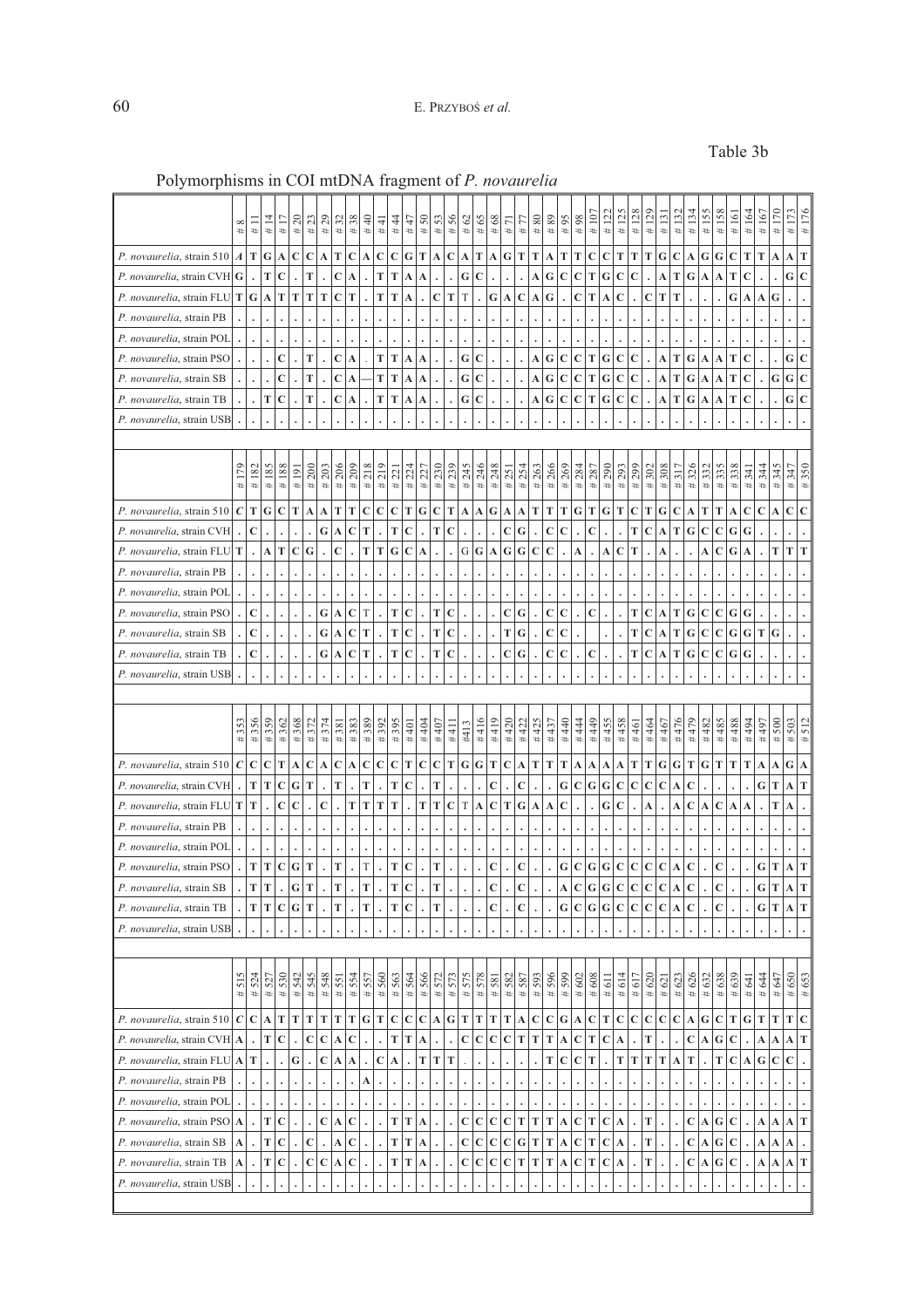in both fragments, grouping the examined strains into two main clusters, and there are also 12 haplotypes characteristic only for the FLU strain.

COI mtDNA analysis**.** Much higher divergence was observed in the case of the COI mtDNA fragment, 215 haplotypes (for all studied strains) and 164 substitutions were found in the *P. novaurelia* strains comparison (Table 3b). The distance between *P. novaurelia* and *P. caudatum* strains is about 32.7%, and 24.8% among *P. novaurelia* strains.

When *P. novaurelia* was compared with the other *Paramecium* spp. (*P. caudatum, P. multimicronucleatum, P. schewiakoffi*) some variable positions characteristic for all studied species of the genus were found. A geographical correlation between genotypes was not observed, and most haplotypes occurred at the third codon position.

#### **Discussion**

Polymorphism within *P. novaurelia,* appearing as differentiated RAPD fingerprints (genotypes), was first revealed by STOECK *et al*. (2000). The genotypes seemed not to be closely associated with the geographical origin of the studied strains, also a high percentage of surviving clones in  $F_1$ and  $F_2$  generations was observed in inter-strain hybrids. Later, RAPD fingerprints of the newly identified strains of *P. novaurelia* from Russia were compared with band patterns of other European strains of the species and intra-specific polymorphism was confirmed (PRZYBOS *et al.* 2006b). Several genotypes within *P. novaurelia* were also observed in the present study when strains originating from different continents (North America, Europe, and Asia) were compared, and two main groups of strains were revealed (Figs 1a,b, 2). The band pattern characteristic for*P. novaurelia* is different from the band pattern of *Paramecium caudatum*.

STOECK *et al*. (1998, 2000) suggested that such polymorphism may be associated with a degree of inbreeding which is characteristic (SONNEBORN 1957; LANDIS 1986) for the species of the complex and may cause intra-specific differentiation. This correlation was confirmed by studies concerning polymorphism within *P. dodecaurelia* (PRZYBOS *et al.* 2005) and by studies carried out on several strains of other species of the *P. aurelia* complex (PRRZYBOŚ *et al.* 2006 a). Species characterized by inbreeding (e.g. *P. tetraurelia*, *P. dodecaurelia)* showed higher intra-specific polymorphism in band pattern than did species characterized by weak inbreeding such as *P. pentaurelia.*

Polymorphism within *P. novaurelia* revealed by the RAPD method was in turn confirmed and analyzed by comparison of rDNA and COI mt DNA gene sequences. As a result, the existence of vari-

ous strain clusters within species was revealed, however they are different from those obtained by RAPD analysis, only the distinctness of the FLU strain is similar. Lack of correlation (revealed by analysis of rDNA fragments and COI fragment of mtDNA) between different strain genotypes and their distribution (geographical origin) is in consensus with previous studies carried out by STOECK *et al*. (2000) with application of a RAPD marker. Perhaps this may be connected with the manner of expansion (spreading) of paramecia around the world, they can be transported for long distances by birds (SONNEBORN 1957; COLEMAN 2005).

Intra-specific polymorphism within *P. novaurelia* was at a level of 2.4% in 3'SSU-ITS1 and 5.4% in 5'LSU fragments of rDNA as well as 13.9% divergence in the case of COI mtDNA. Many highly variable positions and polymorphic sites characteristic for the strain groups (Table 3b) were found in COI mtDNA in all studied strains of *P. novaurelia* as well as in other species of the *Paramecium* genus. Three polymorphic sites were localized in single stranded nucleotide positions of ITS1. A much higher divergence was observed in the case of the COI mtDNA fragment than in the rDNA fragments. It is worth mentioning that the fragment of COI mtDNA investigated here has been recently used as a bar-code, i.e a standard fragment of DNA appearing in the majority of living organisms enabling the analysis of phylogenetic relationships on low and high taxonomic levels (HEBERT *et al*. 2003). However, our analyses showed the limited usefulness of this mtDNA fragment for investigations of broad relationships, it seems useful on rather low taxonomic levels as revealed by the high variability at intra-specific or intra-population levels. Analysis of the COI mtDNA fragment revealed intra-specific differentiation not only in *Paramecium* but also in the butterfly *Astraptes fulgerator* (HEBERT *et al*. 2004), as the existence of ten cryptic species within the previous single species.

Information on intra-specific molecular diversity within *P. aurelia* species is rare. However, studies carried out within *P. dodecaurelia* showed that its intra-specific diversity was as high as that between different species of the *P. aurelia* complex based on analysis of sequences of rDNA fragments, i.e. six polymorphic sites were found in a fragment of rRNA at the 3' end of SSU and several sites at the 5' end of LSU (TARCZ *et al*. 2006). In *P. novaurelia* 24 polymorphisms appear in both rRNA fragments. Similarly, analysis of sequences of hsp70 (HORI *et al*. 2006) and the H4 histone (PRZYBOŚ *et al.* 2006c) genes also showed the isolated position of *P. dodecaurelia* within the tree constructed for species of the *P. aurelia* complex. Intra-specific differentiation within *P. novaurelia* is not as substantial as that existing within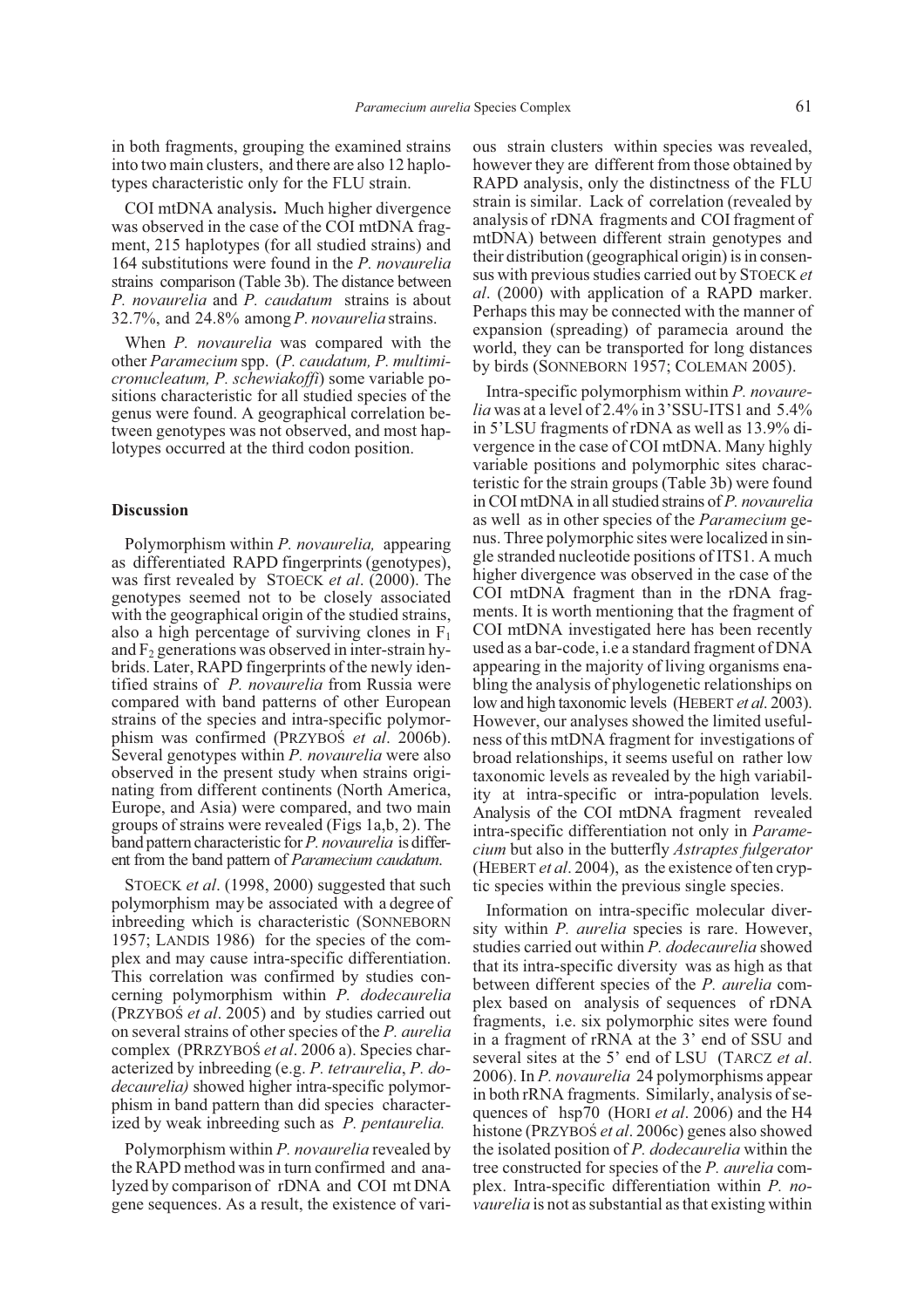*P. dodecaurelia*. Intra-specific polymorphism was also studied in *P. quadecaurelia* (PRZYBOŚ *et al.*) 2003b) by comparison of cytosol-type hsp 70 gene sequences but the base sequence of both strains were 99.2% identical.

Recently, the mitochondrial cytochrome c oxidase I (COI) gene was used for intraspecific investigations in *P. caudatum* and *P. multimicronucleatum* and results were compared with obtained sequences of the ITS regions (BARTH *et al*. 2006). The mitochondrial sequences revealed higher variation in both species with intra-specific divergences up to 7% in *P. caudatum* and 9.5% in *P. multimicronucleatum.* 13.9% divergence in COI mtDNA was found in *P. novaurelia* strains in this study.

Several studies concerned comparisons of species within the *P. aurelia* complex.

NANNEY *et al*. (1998) compared sequence differences in a variable 23S rRNA domain among several species of the *P. aurelia* complex (without *P.novaurelia*) and found that pairs of species are separated by four or more changes. Intra-specific differentiation was not studied but the authors wrote "since multiple clones of the same species were not examined, D2 polymorphism within *aurelia* species remains a possibility". Here, polymorphism within *P. novaurelia* was revealed. To evaluate the level of polymorphism in *P. novaurelia,* the variabilty should be compared with results of other studies carried out on the *P. aurelia* complex with the application of SSU rRNA gene sequences, e.g. *P. primaurelia* and *P. tetraurelia* differed by five nucleotides from each other (STRÜDER-KYPKE *et al*. 2000a,b). Another species of the *Paramecium* genus, *Paramecium schewiakoffi*, had 99.3% similarity with the sequences of *P. jennningsi* and a 98.9% similarity with sequences of *P. tetraurelia* and *P. primaurelia* (FOKIN *et al*. 2004) based on 18S rRNA sequences. In turn, COLEMAN (2005) investigated the rRNA ITS region in the *P. aurelia* complex and found strain variability as "variant nucleotide positions" only within *P. primaurelia* and *P. tredecaurelia. P*. *tetraurelia* and *P. novaurelia* and also *P. octaurelia* and *P. dodecaurelia* were identical in the entire ITS2 sequence. However, the author only studied no more than two strains of the particular species. Hsp 70 gene sequences were also used by HORI *et al*. (2006) for comparison of species of the *P. aurelia* complex and *P. caudatum* syngens. They found that non-synonymous substitutions were frequent in *P. triaurelia*, *P. septaurelia*, *P. dodecaurelia* (11, 10, 5 respectively in these species), *P. novaurelia*, *P. tredecaurelia*, and *P. quadecaurelia* have also one non-synonymous substitution in the same position. However, the authors did not study intraspecific differentiation.

In the future, application of the ITS2 fragment of rRNA in investigations concerning the intra-

specific differentiation within *Paramecium* species of the *aurelia* complex will bring new data.

#### **Acknowledgements**

The authors are grateful to Dr S. FOKIN, Biological Research Institute, St. Petersburg State University, Russia, at present at the Department of Etology, Ecology and Evolution, University of Pisa , Italy for strains from the USA: YR (Yellowstone National Park) and BR (Baton Rouge).

#### **References**

- AUFDERHEIDE K. J., DAGGETT P.-M., NERAD T. A. 1983. *Paramecium sonneborni* n. sp., a new member of the *Para- mecium aurelia* species-complex. J. Protozool. **<sup>30</sup>**: 128-131.
- BARTH D., KRENEK S, FOKIN S. I., BERENDONK T. U. 2006. Intraspecific genetic variation in *Paramecium* revealed by mitochondrial cytochrome C oxidase I sequences. J. Eukaryot. Microbiol. **53**: 20-25.
- BEALE G. H., SCHNELLER M. 1954. A ninth variety of *Para- mecium aurelia*. J. Gen. Microbiol. **<sup>11</sup>**: 57-58.
- CHEN T. T. 1956. Varieties and mating types in *Paramecium bursaria.*II. Variety and mating types found in China. J. exp. Zool. **<sup>132</sup>**: 255-268.
- COLEMAN A.W. 2005. *Paramecium aurelia* revisited. J. Euk. Microbiol. **52**: 68-77.
- FELSENSTEIN J. 1985. Confidence limits on phylogenies: an approach using the bootstrap. Evolution **<sup>39</sup>**: 783-791.
- HALL T. A. 1999. BioEdit: a user-friendly biological se- quence alignment editor and analysis program for Windows 95/98/NT. Nucl. Acids, Symp. Ser*.* **41**: 95-98.
- HEBERT P. D. N., CYWINSKA A., BALL S. L., DEWAARD J. R. 2003. Biological identifications through DNA barcodes. Proc. R. Soc. Lond*. B*. **270**: 313-322.
- HEBERT P. D. N., PENTON E. H., BURNS J. M., JANZEN D. H., HALLWACHS W. 2004. Ten species in one: DNA barcoding HALLWACHS W. 2004. Ten species in one: DNA barcoding reveals cryptic species in the neotropical skipper butterfly *Astraptes fulgerator*. Proc. Natl Acad. Sci. USA **101**: 14 812-14 817.
- HORI M., TOMIKAWA I., PRZYBOŚ E., FUJISHIMA M. 2006.<br>Comparison of the evolutionary distances among syngens and Comparison of the evolutionary distances among syngens and sibling species of Paramecium. Mol. Phylogenet. Evol. **<sup>38</sup>**: 697-704.
- JEROME C. A., LYNN D. H. 1996. Indentifying and distin- guishing sibling species in the *Tetrahymena pyriformis* com- plex (Ciliophora, Oligohymenophorea) using PCR/RFLP analysis of nuclear ribosomal data. J. Euk. Microbiol*.* **<sup>43</sup>**: 492-497.
- KIMURA M. 1980. A simple method for estimating evolution- ary rates of base substitutions through comparative studies of nucleotide sequences. J. Mol. Evol. **<sup>16</sup>**: 111-120.
- KOMALA A., KOŚCIUSZKO H., HUMICZEWSKA M. 1960. Fur-<br>ther investigations n the occurrence of different varieties on *Paramecium aurelia* in Poland. Folia biol. (Kraków) **<sup>8</sup>**: 59-63.
- KOMALA Z., PRZYBOŚ E. 1989. Further studies on the species of the *Paramecium aurelia* complex in the Middle Sudetes of Poland. Folia biol. (Kraków) **37**: 25-44.
- KUMAR S., TAMURA K., NEI M. 2004. MEGA3: Integrated software for molecular evolutionary genetic analysis and se- quence alignment. *Briefings in Bioinformatics* **<sup>5</sup>**: 150-163.
- LANDIS W. G. 1986. The interplay among ecology, breeding<br>systems, and genetics in the *Paramecium aurelia* and *Para-*<br>*mecium bursaria* complexes. (In: Progress in Protistology,<br>J.O. Corliss, D. Patterson. eds. Biopress,